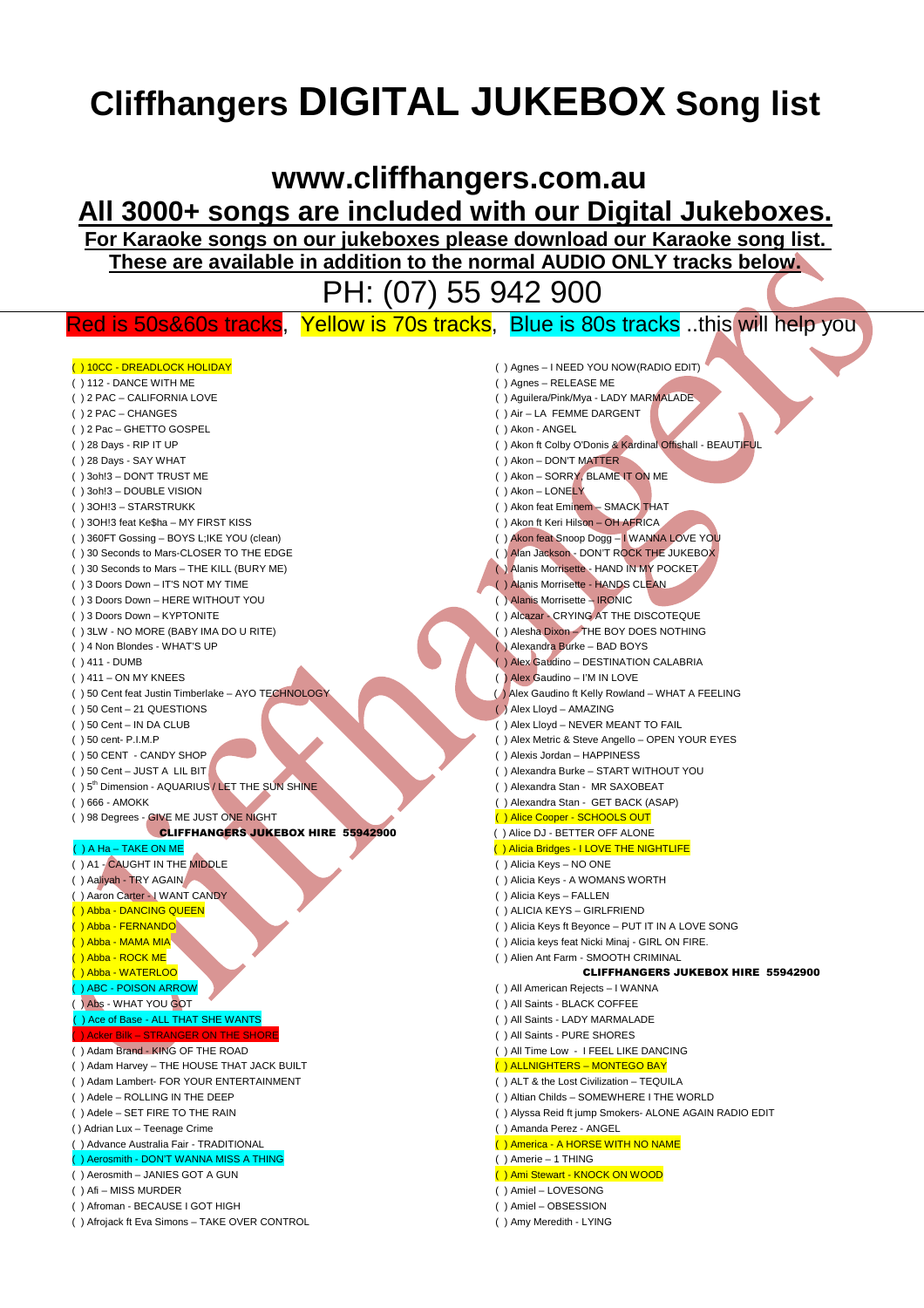( ) Amy Pearson – DON'T MISS YOU ( ) Anastacia - I'M OUTTA LOVE ( ) Anastacia – LEFT OUTSIDE ALONE ( ) Anastacia - NOT THAT KIND ( ) Anastacia - ONE DAY IN YOUR LIFE ( ) Anastacia – SICK AND TIRED ( ) Andrews Sisters - BOOGIE WOOGIE BUGLE BOY ( ) Andrews Sisters – ROLL OUT THE BARREL ( ) Androids - DO IT WITH MADONNA ( ) Androids – HERE SHE COMES ( ) Aneiki - PLEASED TO MEET YOU ( ) Angels - AM I EVER GONNA SEE YOU FACE AGAIN ( ) Angels - TAKE A LONG LINE ) Angels - WE GOTTA GET OUTTA THIS PLACE ) Animals - HOUSE OF THE RISING SUN - WE GOTTA GET OUTTA THIS PLAC ( ) Anthony Callea – RAIN ( ) Anthony Callea – HURTS SO BAD CLIFFHANGERS JUKEBOX HIRE 55942900 ( ) Aqua - BARBIE GIRL ( ) Archies - SUGAR SUGAR ) Aretha Franklin - RESPECT ) Aretha Franklin – FEEL LIKE A NATURAL W Aretha Franklin - FREEWAY OF LOVE – I SAY A LITTLE PRA ( ) Armand Van Helden – MY, MY, MY ( ) Arrow - HOT HOT HOT ( ) Ar Rahman & The Pussycat Dolls – JAI HO! (YOU ARE MY DESTINY) ( ) Artful Dodger - PLEASE DON'T TURN ME ON **SWEET SOUL MUSIC** ( ) Ashanti – FOOLISH ( ) Ashlee Simpson – PIECES OF ME ( ) Ashlee Simpson – LA LA ( ) Ashlee Simpson – BOYFRIEND ( ) Ashlee Simpson – L.O.V.E. ( ) ATB - 9PM TILL I COME ( ) ATC - AROUND THE WORLD ( ) Atomic Kitten – BE WITH YOU ( ) Atomic Kitten - THE TIDE IS HIGH ( ) Atomic Kitten - WHOLE AGAIN ( ) Audio Bullys & Nancy Sinatra – SHOT YOU DOWN ( ) Augie March – ONE CROWDED HOUR ( ) AULD LANG SYNE ( ) Australian Crawl – BOYS LIGHT UP ( ) Australian Crawl – DOWNHEARTED ( ) Australian Idol – RISE UP ( ) Avalanche City – LOVE LOVE LOVE ( ) Avril Lavigne - HOT ( ) Avril Lavigne – WHEN YOU'RE GONE ( ) Avril Lavigne - GIRLFRIEND ( ) Avril Lavigne - COMPLICATED ( ) Avril Lavigne – LOSING GRIP ( ) Avril Lavigne - SK8ER BOI ( ) Avril Lavigne – NOBODYS HOME ( ) Avril Lavigne – DON'T TELL ME ( ) Avril Lavigne – SMILE ( ) Avril Lavigne – MY HAPPY ENDING ( ) Avril Lavigne –WISH YOU WERE HERE ( ) Avril Lavigne – WHAT THE HELL ( ) Avicci – FADE INTO DARKNESS ( ) Axel Whitehead – I DON'T DO SUPRISES ( ) Axiom - LITTLE RAY OF SUNSHINE ( ) Aztecs – MOST PEOPLE I KNOW ( ) B.o.B ft Bruno Mars – NOTHIN ON YOU ( ) B.o.B ft Hayley Williams – AIRPLANES CLIFFHANGERS JUKEBOX HIRE 55942900 ( ) B.T.O - TAKIN CARE OF BUSINESS ( ) B.T.O - YOU AINT SEEN NOTHING YET ( ) B2K feat. Puff Daddy – BUMP BUMP BUMP ( ) B52s - LOVE SHACK ( ) B52s - ROAM ( ) B52s - ROCK LOBSTER ( ) Baby Bash – SUGA SUGA ( ) Backstreet Boys - LARGER THAN LIFE

( ) Backstreet Boys - MORE THAN THAT ( ) Backstreet Boys - SHAPE OF MY HEART ( ) Backstreet Boys - THE CALL ( ) Backstreey Boys - MORE THAN THAT ( ) Backstreet Boys - INCOMPLETE ( ) Bad Company - CAN'T GET ENOUGH ( ) Bad Meets Evil ft Bruno Mars - LIGHTERS (clean) ( ) Baha Men - WHO LET THE DOGS OUT ( ) Baha Men - YOU ALL DAT ( ) Band Aid 20 – DO THEY KNOW ITS CHRISTMAS ( ) Bangles - WALK LIKE AN EGYPTIAN ( ) Barbara Streisand – THE WAY WE WERE ( ) Barbara Streisand & Bryan Adams – FOUND SOMEONE ( ) Bardot - A.S.A.P ( ) Bardot - I NEED SOMEBODY ( ) Barenaked Ladies - IT'S ALL BEEN DONE ( ) Barry Manilow - COPACABANA ( ) Barry White - CAN'T GET ENOUGH OF YOU BABY ) Barry White - NEVER GONNA GIVE U UP ( ) Bashy Vs NAPT – MAKE MY DAY CLIFFHANGERS JUKEBOX HIRE 55942900 ) Beach Boys - BEACH BOYS MEDLE ( ) Beach Boys - CALIFORNIA GIRLS Beach Boys - GOOD VIBRATIONS ( ) Beach Boys - HELP ME RHOND ( ) Beach Boys - I GET AROUND ) Beach Boys - KOKOMO<mark>L</mark> ( Beach Boys - SURFIN US ) Beatles - 8 DAYS A WEEK ( ) Beatles - ALL MY LOVING ( ) Beatles - BACK IN THE US ) Beatles - BIRTHDAY Beatles - COME TOGETHER ( ) Beatles - GET BACK ( ) Beatles - HEY JUDE ( ) Beatles - I SAW HERE STANDING TH ( ) Beatles - LOVE ME DO Beatles – PAPERBACK WRITER ( ) Beatles - ROLL OVER BEETHOVE **Beatles – SGT PEPPERS** ) Beatles - SHE LOVES YOU Beatles - TWIST & SHOUT ( ) Beatles – YELLOW SUBMARINE ( ) Beautiful South – DREAM A LITTLE DREAM ) Bec Cartwright - ALL SEATS TAKEN ( ) Beccy Cole – THIS HEART ( ) Bee Gees - ALONE ( ) Bee Gees – HOW DEEP IS YOUR LOVE ( ) Bee Gees - JIVE TALKING ) Bee Gees - STAYIN ALIVE ( ) Bee Gees - U SHOULD B DANCIN' ( ) Beenie Man feat. Janet - FEEL IT BOY ( ) Ben Folds Five – BRICK ( ) Ben Harper – MAMAS TRIPPIN ( ) Ben Harper – STEAL MY KISSES ( ) Ben Lee - CIGARETTES WILL KILL YOU ( ) Ben Lee – GAMBLE EVERYTHING FOR LOVE ( ) Ben Lee – CATCH MY DISEASE ( ) Benny Benassi Presents the Biz - SATISFACTION ( ) Benny Mardones – INTO THE NIGHT ( ) Beth Ditto – I WROTE THE BOOK ( ) Bette Midler - BEAST OF BURDEN ( ) Bernard Fanning – WISH YOU WELL ( ) Bernard Fanning – WATCH OVER ME ) Bette Midler – THE ROSE ( ) Beyonce – BROKEN HEARTED GIRL ( ) Beyonce – SWEET DREAMS ( ) Beyonce - HALO ( ) Beyonce – SINGLE LADIES (PUT A RING ON IT) ( ) Beyonce – ME MYSELF AND I

#### CLIFFHANGERS JUKEBOX HIRE 55942900

- ( ) Beyonce WORK IT OUT ( ) Beyonce – RUN THE WORLD (GIRLS)
- ( ) Beyonce NAUGHTY GIRL
-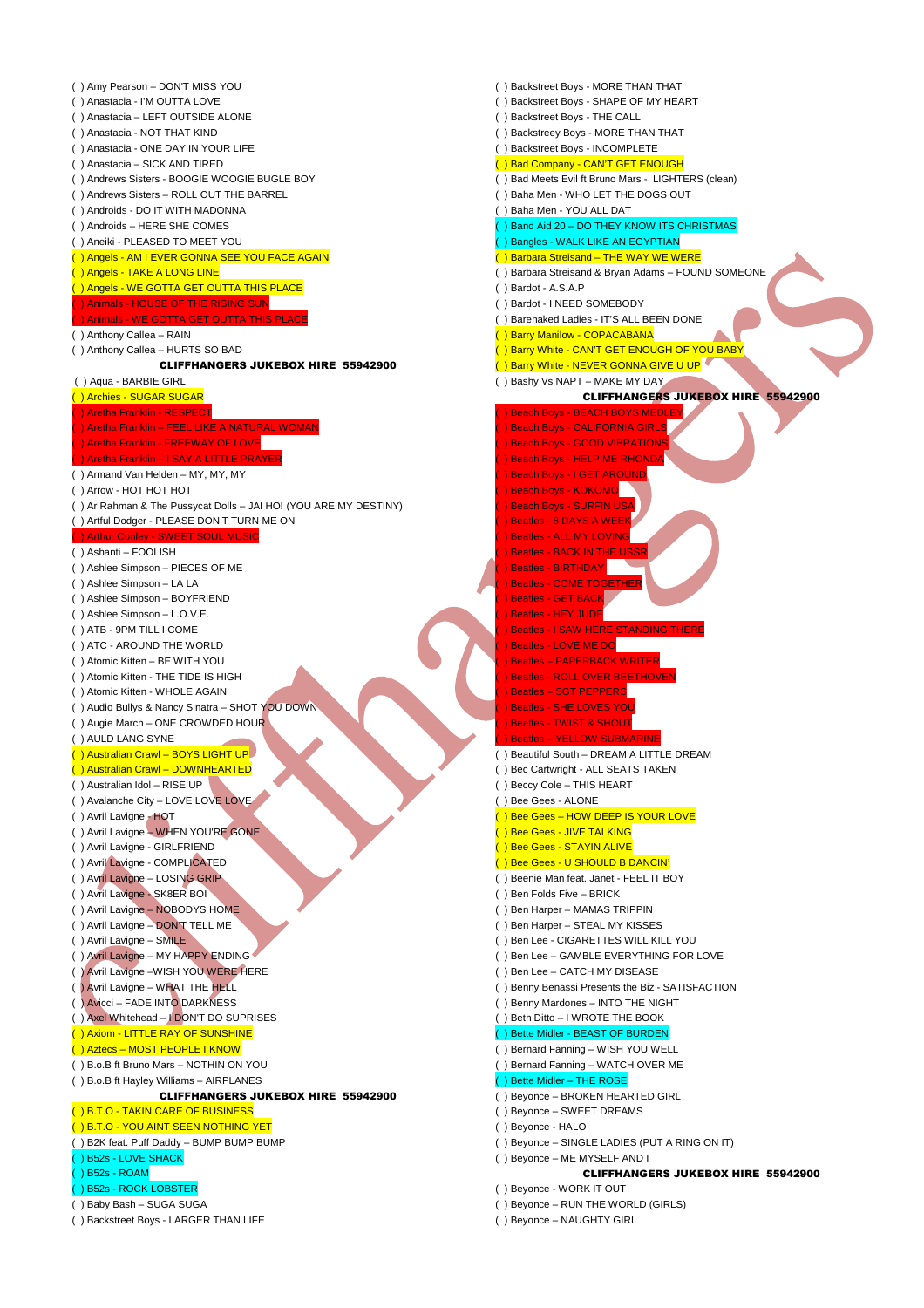( ) Beyonce – DÉJÀ VU DEJA ( ) Beyonce – IRREPLACEABLE ( ) Beyonce & Shakira – Beautiful Liar ( ) Beyonce feat. Jay-Z – CRAZY IN LOVE ( ) Beyonce & Sean Paul- BABY BOY ( ) Big Bopper - CHANTILLY LACE ( ) Big Brovaz – BABY BOY ( ) Big Brovaz – FAVOURITE THINGS ( ) Big Brovaz – NO FLOW ( ) Big Mountain – BABY I LOVE YOURE WAY ( ) Bill Conti – ROCKY THEME ( ) Bill Haley - ROCK AROUND THE CLOCK ( ) Bill Haley - SEE U LATER ALLIGATOR ( ) Bill Haley - SHAKE RATTLE & ROLL ) Bill Haley & the Comets - ROCK AROUND THE CLOCK (ennifer Warnes - I'VE HAD THE TIME OF MY LIF ( ) Billie Piper - SOMETHING DEEP INSIDE ( ) Billy Idol - WHITE WEDDING ( ) Billy Joel - IT'S STILL ROCK'N'ROLL 2 ME ( ) Billy Joel - JUST THE WAY YOU ARE ( ) Billy Joel - PIANO MAN ( ) Billy Joel - TELL HER ABOUT IT ( ) Billy Joel – UPTOWN GIRL ( ) Billy Joel –RIVER OF DREAMS ( ) Billy Ray Cyrus - ACHY BREAKY HEART ( ) Billy Squire – THE STROKE ( ) Bing Crosby - DECK THE HALLS ( ) Bing Crosby - SILENT NIGHT HOLY NIGHT ( ) Bing Crosby - WHITE CHRISTMAS ( ) BIRDIE DANCE ( ) Birdy – SKINNY LOVE ( ) Birds of Tokyo- PLANS ( ) Bjork– VENUS AS A BOY CLIFFHANGERS JUKEBOX HIRE 55942900 ( ) Black Box – RIDE ON TIME ( ) Black Eyed Peas – I GOTTA FEELING ( ) Black Eyed Peas – MEET ME HALFWAY ( ) Black Eyed Peas – BOOM BOOM POW ( ) Black Eyed Peas – HEY MAMA ( ) Black Eyed Peas – IMMA BE ( ) Black Eyed Peas – JUST CANT GET ENOUGH ( ) Black Eyed Peas - REQUEST LINE ( ) Black Eyed Peas – SHUT UP ( ) Black Eyed Peas – LETS GET IT STARTED ( ) Black Eyed Peas – DON'T PHUNK WITH MY HEART ( ) Black Eyed Peas – DON'T LIE ( ) Black Eyed Peas – MY HUMPS ( ) Black Eyed Peas – THE TIME (DIRTY BIT) ( ) Black Eyed Peas – PUMP IT ( ) Black Eyed Peas with Justin Timberlake – WHERE IS THE LOVE ( ) Black Eyed Peas - Rock that body ( ) Black Sabbath - PARANOID ( ) Black Sorrows - CHAINED TO THE WHEEL ( ) Black Sorrows - NEVER LET YOU GO CLIFFHANGERS JUKEBOX HIRE 55942900 ( ) Blake – ALL OF ME ( ) Blancmange – LIVING ON THE CEILING ( ) Blink 182 - ALL THE SMALL THINGS ( ) Blink 182 – DAMMIT ( ) Blink 182 – I MISS YOU ( ) Blink 182 - MAN OVERBOARD ( ) Blink 182 – UP ALL NIGHT ( ) Blondie - HEART OF GLASS ( ) Bloodhound Gang - THE BAD TOUCH ( ) Blu Cantrell - BREATHE ( ) Blu Cantrell - HIT 'EM UP STYLE ( ) Blue - ALL RISE ( ) Blue - TOO CLOSE ( ) Blues Brothers – MINNIE THE MOOCHER ( ) Blues Brothers - SHAKE YOUR TAILFEATHER ( ) B.O.B. ft Rivers Cuomo-MAGIC ( ) B.O.B. ft Rivers Cuomo- MAGIC ( ) Bob Carlisle – BUTTERFLY KISSES KNOCKING ON HEAVENS DOOR ( ) Bob Dylan – SHELTER FROM THE STORM ( ) Bob Hope & Shirley Ross – THANKS FOR THE MEMORY ( ) Bob Marley - IS IT LOVE ( ) Bob Marley - JAMMING ) Bob Marley - NO WOMAN NO CRY ) Bob Marley - ONE LOVE ( ) Bob Segar - OLD TIME ROCK'N'ROLL ( ) Bob Sinclar – SOUNDS OF FREEDOM ( ) Bob Sinclar – ROCK THIS PARTY (EVERYBODY DANCE NOW) ( ) Bob Sinclar – LOVE GENERATION ( ) Bob Sinclar & Steve Edwards –WORLD HOLD ON ( ) Bob Sinclair Feat Sophie Ellis Bexter - ROCK WITH YOU ( ) Bob the Builder - CAN YOU FIX IT ( ) Bob the Builder - MAMBO #5 ( ) Bobby Boris Picket– MONSTER MASH ( ) Bobby Brown - EVERY LITTLE STEP ( ) Bobby Vee – RUBBER BALL ( ) Body Rockers - I LIKE THE WAY ( ) Bombs Away - SUPERSOAKER ( ) Bon Jovi – ALL ABOUT LOVIN YOU ( ) Bon Jovi - EVERYDAY ( ) Bon Jovi - IT'S MY LIFE ( ) Bon Jovi - LIVING ON A PRAYER ) Bon Jovi - THANK YOU FOR LOVING ME ( ) Bon Jovi - WANTED DEAD OR ALIVE ( ) Bon Jovi - YOU GIVE LOVE A BAD NAME ( ) Boney M – RIVERS OF BABYLON ( ) Boogie Pimps - SOMEBODY TO LOVE ( ) Boomfunk MC's - B-BOYS FLY GIRLS ( ) Boomfunk MC's - UPROCKING BEATS ( ) Boomkat – THE WRECKONING ( ) Boomtown Rats - I DON'T LIKE MONDAYS ( ) Bowling For Soup - 1985 ( ) Boxtops - THE LETTER ( ) Boy & Bear – FALL AT YOUR FEET ( ) Boys to Men - PASS YOU BY ( ) Boyzone - NO MATTER WHAT CLIFFHANGERS JUKEBOX HIRE 55942900 ( ) Boz Scaggs - LOW DOWN ( ) Brand New Heavies - MIDNIGHT AT THE OASIS ( ) Brandy - ANOTHER DAY IN PARADISE ( ) Brandy - WHAT ABOUT US? ( ) Breakfast Club - RIGHT ON TRACK ( ) Brian Mcfadden – JUST SAY SO ( ) Brian McFadden- MISTAKES ( ) Brian Poole - DO YOU LOVE ME ( ) Britney Spears – 3 ( ) Britney Spears – CRIMINAL ( ) Britney Spears – IF YOU SEEK AMY ( ) Britney Spears – PIECE OF ME ( ) Britney Spears – TILL THE WORLD ENDS ( ) Britney Spears – GIMME MORE ( ) Britney Spears – BOYS ( ) Britney Spears – HOLD IT AGAINST ME ( ) Britney Spears - I LOVE ROCK N ROLL ( ) Britney Spears - I'M A SLAVE 4U ( ) Britney Spears – I WANNA GO ( ) Britney Spears - I'M NOT A GIRL NOT YET A WOMAN ( ) Britney Spears – ME AGAINST THE MUSIC ( ) Britney Spears – MY PEROGATIVE ( ) Britney Spears - ONE MORE TIME ( ) Britney Spears - OOPS I DID IT AGAIN ( ) Britney Spears – OVERPROTECTED CLIFFHANGERS JUKEBOX HIRE 55942900 ( ) Britney Spears - SOMETIMES ( ) Britney Spears – STRONGER ( ) Britney Spears – TOXIC ( ) Britney Spears – DO SOMTHING ( ) Brooks & Dunn - BOOT SCOOTIN BOOGIE ( ) Brook Fraser - BETTY ( ) Brook Fraser - SOMETHING IN THE WATER ( ) Bruce Springsteen - BORN IN THE USA ( ) Bruce Springsteen - SECRET GARDEN ) Bruce Springsteen - DANCING IN THE DARK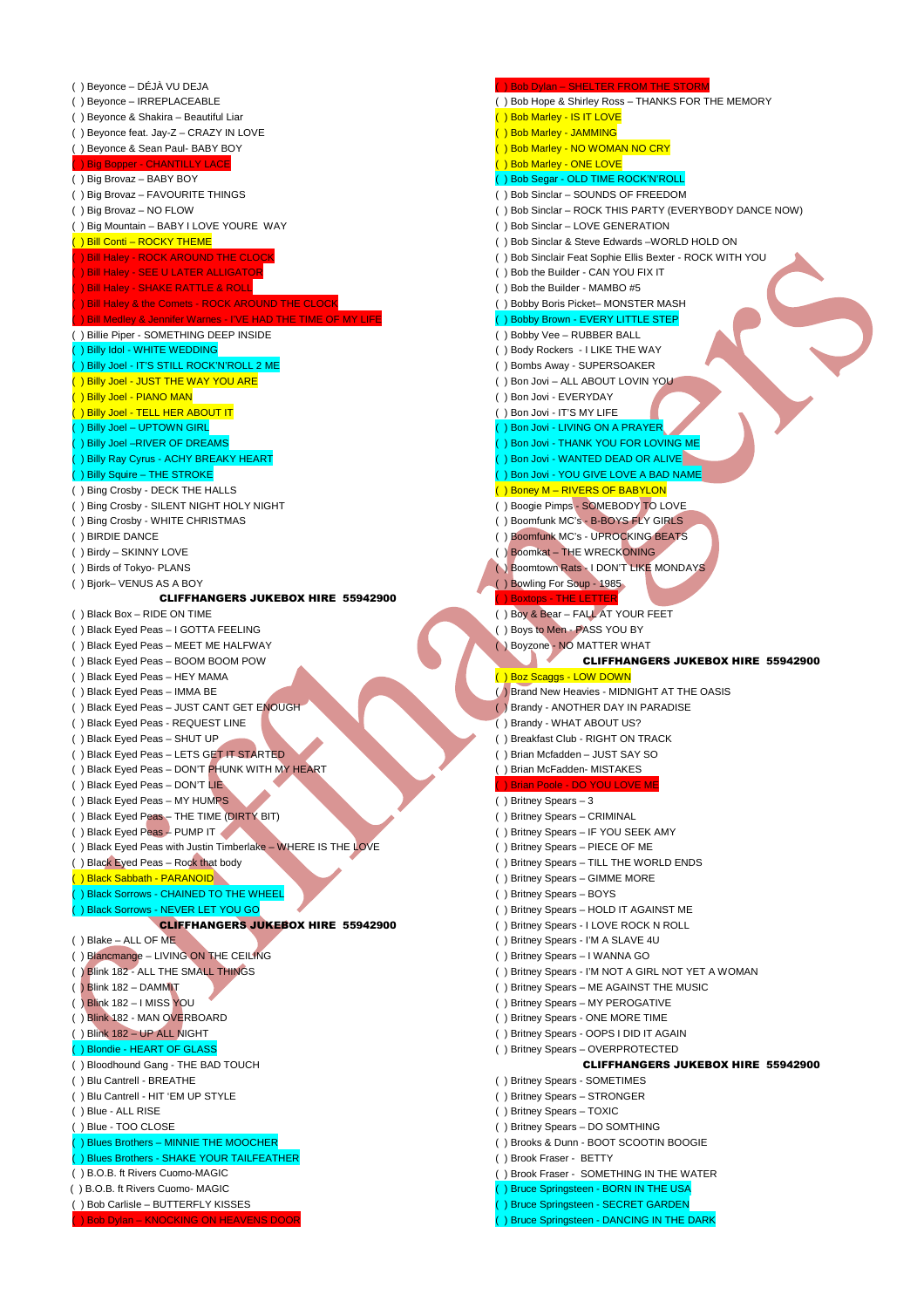( ) Bruno Mars – COUNT ON ME ( ) Bruno Mars- JUST THE WAY YOU ARE ( ) Bruno Mars- GRENADE ( ) Bruno Mars – IT WILL RAIN ( ) Bruno Mars - LOCKED OUT OF HEAVEN. ( ) Bryan Adams - EVERYTHING I DO ( ) Bryan Adams - SUMMER OF 69 ( ) Bryan Adams - WHEN YOU'RE GONE <mark>() Bryan Ferry - LETS STICK TOGETHER</mark> ( ) Buddy Holly - OH BOY ( ) Buddy Holly - PEGGY SUE ( ) Buddy Holly - THAT'LL B THE DAY ( ) Buffalo Springfield – FOR WHAT ITS WORTH ( ) Buggles - VIDEO KILLED THE RADIO STAR ( ) Bush - GLYCERINE ( ) Busta Rhymes - BREAK YA NECK ( ) Busta Rhymes feat. Mariah Carey – I KNOW WHAT YOU WANT ( ) Butterfly Effect – A SLOW DECENT ( ) Byrds - MR TAMBORINE MAN ( ) C&C Music - T5HINGS THAT MAKE YOU GO HMMM ( ) Calling - WHEREVER YOU WILL GO ( ) Calvin Harris – Flashback ( ) Calvin Harris ft Example - WELL BE COMING BACK ( ) Camille Jones VS Fedde Le Grand – THE CREEPS ( ) Candice Alley - FALLING ( ) Carly Simon - YOU'RE SO VAIN ( ) Carole King - IT'S TOO LATE ( ) Carole King – I FEEL THE EARTH MOVE ( ) Carly Rae Jepsen – THIS KISS ( ) Carpenters – CLOSE TO YOU ( ) Cars – DRIVE ( ) Cascada – EVACUATE THE DANCE FLOOR ( ) Cascada – PYROMANIA ( ) Casey Donovan – LISTEN WITH YOUR HEART ( ) Cassie – ME & YOU ( ) Cassie Davis – DO IT AGAIN CLIFFHANGERS JUKEBOX HIRE 55942900 ( ) Cassie Davis – DON'T WANNA DANCE ( ) Cassie Davis ft Travis McCoy - DIFFERENTLY ( ) Cat Stevens – FATHER AND SON ( ) Ce Ce Peniston – FINALLY ( ) Cee Lo Green- FORGET YOU ( ) Cee Lo Green – ITS OK ( ) Celine Dion – A NEW DAY HAS COME ( ) Celine Dion - BECAUSE YOU LOVED ME ( ) Celine Dion - MY HEART WILL GO ON ( ) Celine Dion - POWER OF LOVE ( ) Celine Dion – FALLING INTO YOU ( ) Celtic City Sons – LOCH LOMOND ( ) Chad Kroeger - HERO ( ) Charlie Daniels - DEVIL WENT DOWN TO GEORGIA ( ) Charlie Pride – BEFORE THE NEXT TEARDROP FALLS ( ) Cheap Trick - DON'T BE CRUEL ( ) Cheap Trick - THE FLAME ( ) Chemical Bros - HEY BOY HEY GIRL ( ) Cher - BELIEVE ( ) Cher - IF I COULD TURN BACK TIME ( ) Cher - SHOOP SHOOP SONG ( ) Cher - STRONG ENOUGH ( ) Cheryl Cole ft Will I am – 3 WORDS ( ) Chic - LE FREAK ( ) Chicane - DON'T GIVE UP ( ) Chiddy Bang – OPPOSITE OF ADULTS ( ) China Crisis - BLACK MAN RAY ( ) Chingy – RIGHT THURR ( ) Chingy – ONE CALL AWAY ( ) Choirboys - RUN TO PARADISE ( ) Chris Brown feat Keri Hilson – SUPERHUMAN ( ) Chris Brown ft Justin Bieber – NEXT TO YOU ( ) Chris Brown ft Benny Benassi – BEAUTIFUL PEOPLE ( ) Chris Brown feat. T-Pain – KISS KISS ( ) Chris Brown – RUN IT ( ) Chris Brown – YEAH 3X ( ) Chris Brown – TURN UP THE MUSIC

( ) Chris Brown –YO ( ) Chris Willis - LOUDER (PUT YOUR HANDS UP) ( ) Chris De Burgh - LADY IN RED ( ) Chris Isaac - BABY DID A BAD THING ( ) Christian Alexanda – PARTY ANTHEM ( ) Christina Aguilera – SLOW DOWN BABY ( ) Christina Aguilera - BEAUTIFUL ( ) Christina Aguilera - COME ON OVER ( ) Christina Aguilera - DIRRTY ( ) Christina Aguilera – FIGHTER ( ) Christina Aguilera - GENIE IN A BOTTLE ( ) Christine Aguilera - YOUR BODY ( ) Christina Aguilera – I'M NOT MYSELF TONIGHT CLIFFHANGERS JUKEBOX HIRE 55942900 ( ) Christina Aguilera – THE VOICE WITHIN ( ) Christina Aguilera – CAR WASH ( ) Christina Aguilera – AINT NO OTHER MAN ( ) Christina Aguilera – HURT ( ) Christina Aguilera – I HATE BOYS ( ) Christina Aguilera - EXPRESS ( ) Christina Aguilera & Lil Kim – CANT HOLD US DOWN ( ) Christina Milian - WHEN YOU LOOK AT ME ( ) Christine Anu - PARTY ( ) Christine Anu - SUNSHINE ON A RAINY DAY ( ) Christopher Cross – RIDE LIKE THE WIND ( ) Chubby Checker - LETS TWIST AGAIN ( ) Chubby Checker - LIMBO ROCK ( ) Chuck Berry - JOHNNY B GOOD ( ) Chuck Berry - YOU NEVER CAN TELL ( ) Chucky & LMFAO – Let the bass kick in ( ) Chumbawamba - TUBTHUMPING ( ) Church - UNGUARDED MOMENT ( ) Ciara ft Justin Timberlake – LOVE SEX MAGIC ( ) Ciara& Missy Elliott – 1-2 STEP ( ) Ciars & Ludacris - OH ( ) City High - WHAT WOULD YOU DO ( ) Clannad – I WILL FIND YOU CLIFFHANGERS JUKEBOX HIRE 55942900 ( ) Clarence Carter - STROKIN ( ) Clash - ROCK THE CASBAH ( ) Cliff Richard - DEVIL WOMAN ( ) Cliff Richard - DO YOU WANT TO D ( ) Cliff Richard - LIVING DOLL ( ) Club Nouveau – LEAN ON ME ( ) Cobra Starship feat. Leighton Meester – GOOD GIRLS GO BAD ( ) Cobra Starship - Hot Mess ( ) Cobra Starship - YOU MAKE ME FEEL ( ) Cobra Starship - MIDDLE FINGER ( ) Coco Lee - DO YOU WANT MY LOVE ( ) Colbie Caillat – BUBBLY ( ) Colbie Caillat – BRIGHTER THAN THE SUN ( ) Colbie Caillat – I DO ( ) Col Joy & the Joy Boys – BYE BYE BABY ( ) Cold Chisel - BOW RIVER ( ) Cold Chisel - CHEAP WINE ( ) Cold Chisel - FLAME TREES ( ) Cold Chisel - ITA ( ) Cold Chisel - KHE SAHN ( ) Cold Chisel - RISING SUN ( ) Cold Play – VIVA LA VIDA ( ) Cold Play – CLOCKS ( ) Cold Play – YELLOW ( ) Cold Play – SPEED OF SOUND ( ) Coldplay and Rihanna - PRINCESS OF CHINA ( ) Cold Play - TALK - MUSTANG SALLY ( ) Corinne Bailey Rae – PUT YOUR RECORDS ON ( ) Cornershop - BRIM FULL OF ASHA ( ) Corrs - BREATHLESS ( ) Corrs - FORGIVEN NOT FORGOTTEN ( ) Corrs - IRRESISTABLE

- 
- ( ) Corrs RUNAWAY
- ( ) Count Basic SPEECHLESS
- ( ) Counting Crows MR JONES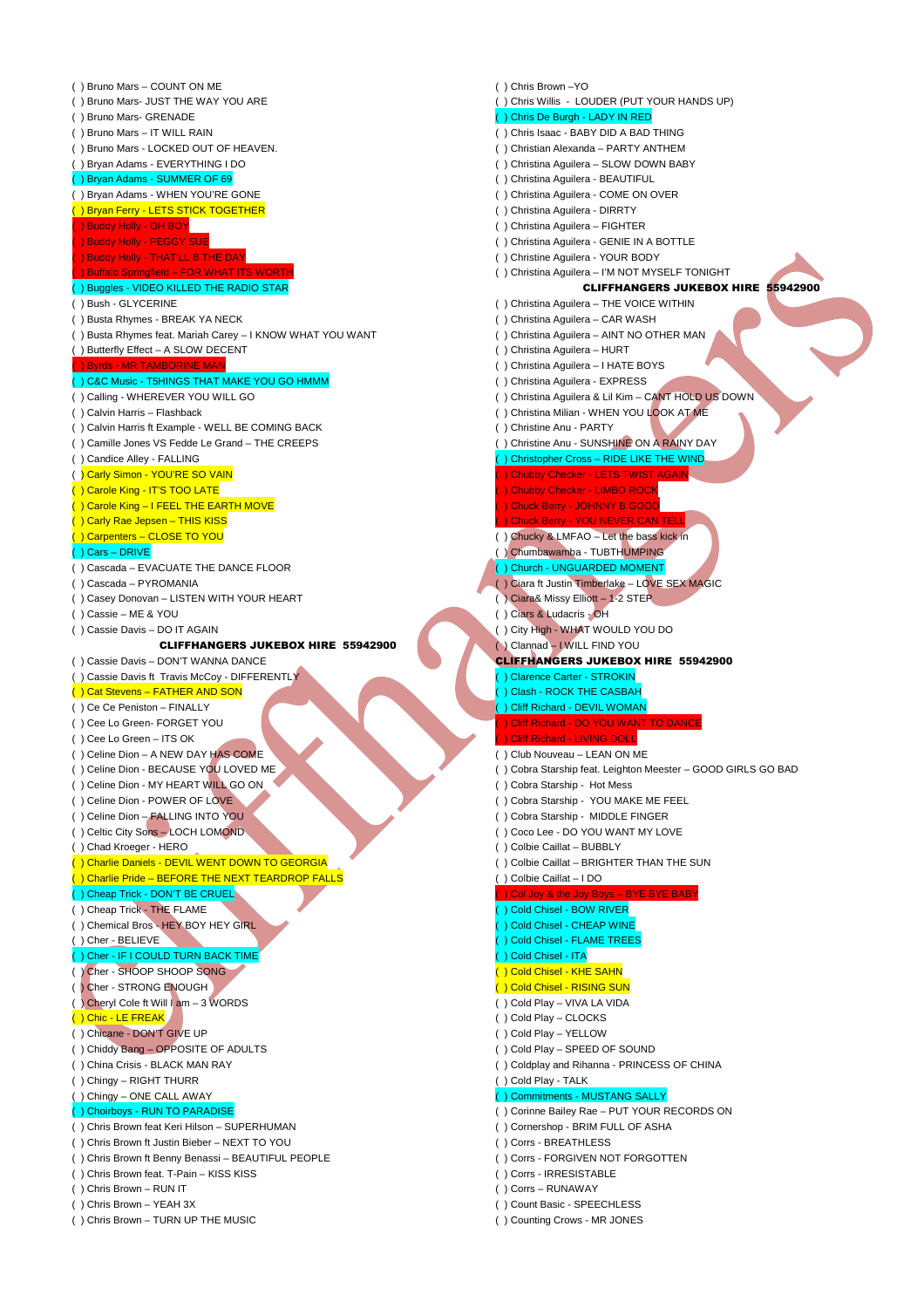( ) Counting Crows – ACCIDENTALLY IN LOVE ( ) Counting Crows & Vanessa Carlton – YELLOW TAXI ( ) Cowstills - HAIR ( ) Craig David - 7 DAYS ( ) Craig David - FILLME IN ( ) Craig David - WALKING AWAY ( ) Craig David – WHATS YOUR FLAVA ( ) Craig David & Sting – RISE & FALL ( ) Cranberries – ZOMBIE ( ) Crazy Frog – AXEL F ( ) Crazy Town - BUTTERFLY ( ) Cream - WHITE ROOM ( ) Cream Vs Hoxtons – SUNSHINE OF YOUR LOVE ( ) Creed - HIGHER ( ) Creed - MY SACRIFICE ( ) Creed - WITH ARMS WIDE OPEN ( ) Creedence - BAD MOON RISING ( ) Creedence - I HEARD IT THROUGH THE GRAPEVIN **Creedence - LOOKING OUT MY BACK DOOR** ( ) Creedence - WHO'LL STOP THE RAIN nce Clearwater - PROUD MAR<sup>T</sup> CLIFFHANGERS JUKEBOX HIRE 55942900 ( ) Crooklyn Clan Feat Fatman Scoop – BE FAITHFUL ) Crosby Stills & Nash – MARRAKESH EXPRES ) Crosby Stills & Nash – SUITE JUDY BLUE E ( ) Crosby Stills Nash & Young – OUR HOUSE ( ) Crosby Stills Nash & Young – TEACH YOUR CHILD **Stills Nash & Young - WOODSTOCK** ( ) Crowded House - DON'T DREAM IT'S OVER ( ) Crowded House - SOMETHING SO STRONG ( ) Crystal Waters - 100% PURE LOVE ( ) Crystals - DA DOO RON RON ( ) Culture Club - DO YOU REALLY WANNA HURT ME ( ) Cure - CLOSE TO ME ( ) Cure - LOVE CATS ( ) Cure – LULLABY ( ) Cut Copy – LIGHTS & MUSIC ( ) Cyndi Lauper - GIRLS JUST WANNA HAVE FUN ( ) Daddy Cool - EAGLE ROCK ( ) Daddy Yankee - GASOLINE ( ) Daft Punk - AROUNGD THE WORLD ( ) Daft Punk - ONE MORE TIME ( ) Damien Leith - NIGHT OF MY LIFE ( ) Daniel Bedingfield - GOTTA GET THROUGH THIS ( ) Daniel Bedingfield – IF YOURE NOT THE ONE ( ) Daniel Bedingfield - JAMES DEAN ( I WANNA KNOW) ( ) Daniel Powter – BAD DAY ( ) Danni Minogue – I BEGIN TO WONDER ( ) Danni Minogue – PUT THE NEEDLE ON IT ( ) Danni Minogue – YOU WONT FORGET ME CLIFFHANGERS JUKEBOX HIRE 55942900 ( ) Danny & the Juniors - AT THE HOP ( ) Dante Thomas - MISS CALIFORNIA ( ) Darren Hayes - CRUSH (1980 ME) ( ) Darren Hayes – INSATIABLE ( ) Darren Hayes – POPULAR ( ) Darren Hayes - TALK TALK TALK ( ) Darude - FEEL THE BEAT ( ) Darude - OUT OF CONTROL ( ) Darude - SANDSTORM ( ) Daryl Braithwaite - ONE SUMMER ( ) Daughtry – NO SUPRISE ( ) Daughtry – IT'S NOT OVER ( ) Dave Brubeck – TAKE FIVE ( ) Dave Dobbyn - SLICE OF HEAVEN ( ) Dave Edmunds - GIRL TALK ( ) David Bowie - JEAN JEANIE ( ) David Bowie - REBEL REBEL ( ) David Campbell - HOPE ( ) David Essex – ROCK ON ( ) David Gray – BABYLON ( ) David Guetta – MEMORIES ( ) David Guetta - TITANIUM

( ) David Guetta ft. Akon – SEXY BITCH

( ) David Guetta ft Chris Willis – GETTING OVER YOU ( ) David Guetta ft Flo Rida – WHERE THEM GIRLS AT ( ) David Guetta ft Chris Brown & Lil Wayne - I CAN ONLY IMAGINE. ( ) David Guetta ft Nicki Minaj – TURN ME ON ( ) David Guetta ft Kelly Rowland – WHEN LOVE TAKES OVER ( ) David Guetta ft Rihanna – WHOS THAT CHICK ( ) David Guetta - SHE WOLF FALLING TO PIECES ( ) David Guetta,Taio Cruz & Ludicris – LITTLE BAD GIRL ( ) David Lee Roth - CALIFORNIA GIRLS ( ) De La Soul - ALL GOOD ( ) Dead or Alive – YOU SPIN ME AROUND ( ) Dean Martin - THAT'S AMORE ( VOLARE ( ) Debelah Morgan - DANCE WITH ME ( ) Deborah Harry - I WANT THAT MAN ( ) Deelite - GROOVE IS IN THE HEART ( ) Deep Dish - FLASHDANCE ( ) Deep Purple - SMOKE ON THE WATER ( ) Def Leppard - LETS GET ROCKED ( ) Def Leppard - LOVE BITES el Shannon ( ) Delerium – SILENCE ( ) Delta Goodrem – YOU WILL ONLY BREAK MY HEART ( ) Delta Goodrem – IN THIS LIFE CLIFFHANGERS JUKEBOX HIRE 55942900 ( ) Delta Goodrem – BORN TO TRY ( ) Delta Goodrem – INNOCENT EYES ( ) Delta Goodrem – LOST WITHOUT YOU ( ) Delta Goodrem – NOT ME NOT I ( ) Delta Goodrem – PREDICTABLE ( ) Delta Goodrem – OUT OF THE BLUE ( ) Delta Goodrem - SITTING ON TOP OF THE WORLD ( ) Delta Goodrem – MISTAKEN IDENTY ( ) Delta Goodrem – TOGETHER WE ARE ONE ( ) Delta Goodrem & Brian Mcfadden – ALMOST HERE ( ) Demi Lovato – REMEMBER DECEMBER ( ) Demi Lovato – SKYSCRAPER ( ) Depeche Mode - JUST CAN'T GET ENOUGH ( ) Des'ree - LIFE ( ) Destiny's Child - BOOTYLICIOUS ( ) Destiny's Child - BUG A BOO ( ) Destinys Child - INDEPENDENT WOMAN ( ) Destinys Child - JUMPIN JUMPIN ( ) Destinys Child – LOSE MY BREATH ( ) Destinys Child - NASTY GIRL ( ) Destinys Child - SAY MY NAME ( ) Destinys Child – SURVIVOR ( ) Destinys Child – SOLDIER ( ) Destinys Child - GIRL ( ) Dexys Midnight Runners - COME ON EILEEN ( ) Diana King - I SAY A LITTLE PRAYER ( ) Diana King - SHY GUY ( ) Diana Vickers-ONCE ( ) Diddy Dirty Money – COMING HOME ( ) Diddy Dirty Money ft TI – HELLO, GOOD MORNING CLIFFHANGERS JUKEBOX HIRE 55942900 ( ) Dido - THANK YOU ( ) Dido – LIFE FOR RENT ( ) Dido – WHITE FLAG ( ) Dion - RUNAROUND SUE THE WANDERER ( ) Dire Straits - MONEY FOR NOTHING ( ) Dire Straits - SULTANS OF SWING ( ) Dire Straits - TWISTING BY THE POOL ( ) Dire Straits - WALK OF LIFE ( ) Disco Montego – BEAUTIFUL ( ) Disco Montego – U TALKIN TO ME ( ) Divinyls - I TOUCH MYSELF ( ) Divinyls - PLEASURE & PAIN ( ) Dixie Chicks - LANDSLIDE ( ) Dixie Chicks - SOME DAYS YOU JUST GOTTA DANCE ( ) Dixiecups - CHAPEL OF LOVE ( ) Dizzie Rascal & Armand Van Helden - BONKERS

( ) DJ Aligator - THE WHISTLE SONG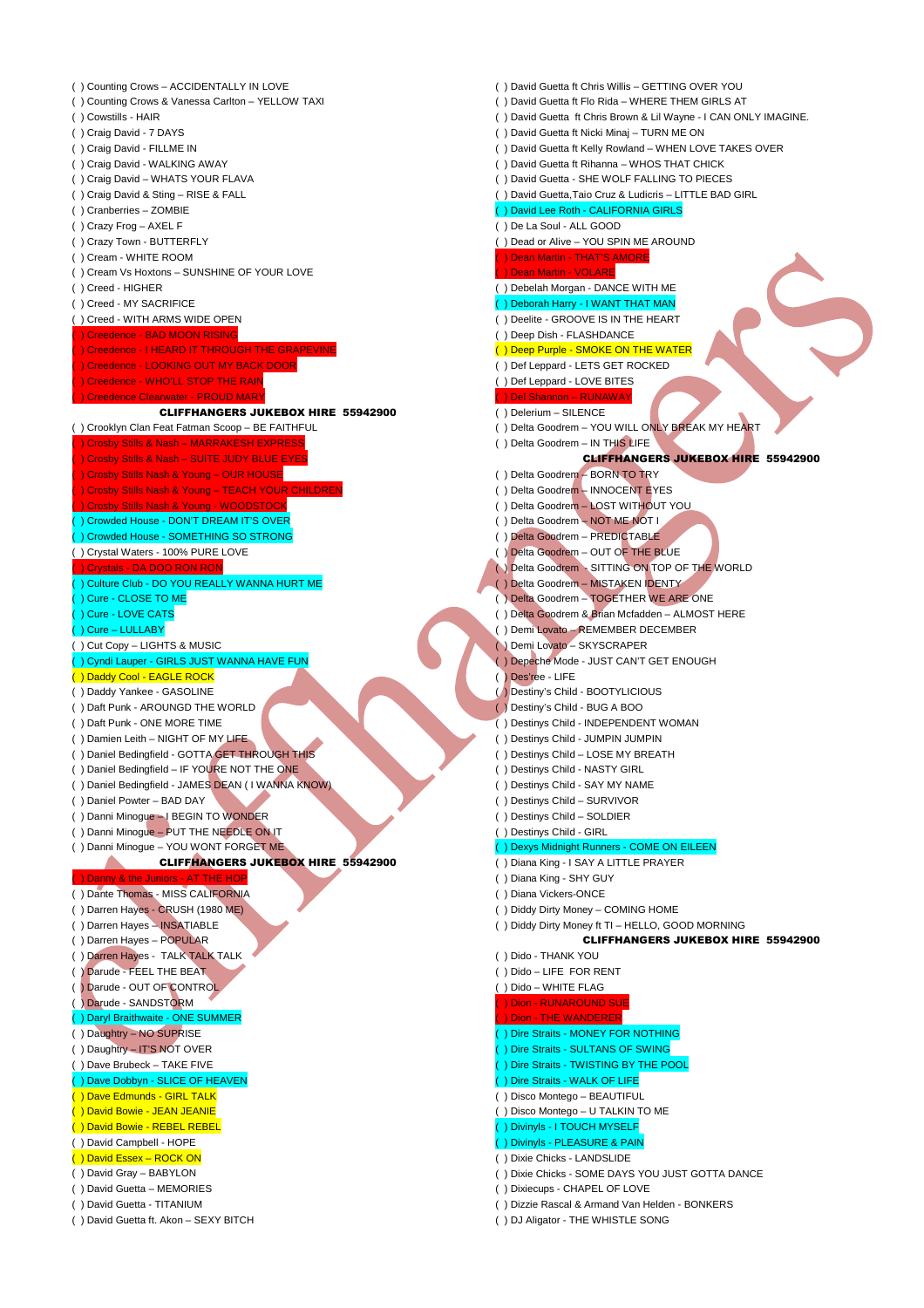| () Di Havana Brown - WE RUN THE NIGHT                           | () Eminem - LOSE YOURSELF                                    |
|-----------------------------------------------------------------|--------------------------------------------------------------|
| () DJ Otzi - HEY BABY                                           | () Eminem ft Rihanna - LOVE THE WAY YOU LIE(CLEAN)           |
| () DJ OTZI - LIFE IS LIFE                                       | () Eminem - NOT AFRAID                                       |
| () DJ SAMMY - BOYS OF SUMMER                                    | () Eminem - REAL SLIM SHADY                                  |
| () DJ Sammy - HEAVEN (Candlelight mix)                          | () Eminem - SING FOR THE MOMENT                              |
| () DJ Sammy - HEAVEN (Dance mix)                                | () Eminem - THE WAY I AM                                     |
| ) Dobie Gray - DRIFT AWAY                                       | () Eminem - WITHOUT ME                                       |
| () Don McLean - AMERICAN PIE                                    | () Eminem feat Dido - STAN                                   |
| ) Donna Summer - BAD GIRLS                                      | () Eminem - BUSINESS                                         |
| ) Donna Summer - HOT STUFF                                      | () Eminem ft Lil Wayne - NO LOVE                             |
| ) Doobie Bros - CHINA GROVE                                     | () Eminem - ASS LIKE THAT                                    |
| Doobie Bros - LONG TRAIN RUNNING                                | () Eminem - WHEN IM GONE                                     |
| ) Doobie Bros - WHAT A FOOL BELIEVES                            | () Emma Bunton - WHAT TOOK YOU SO LONG                       |
| ) Doors - BREAK ON THROUGH                                      | () Emmanuel Carella - DON'T SAY A WORD                       |
| Doors - HELLO I LOVE YOU                                        | () End Of Fashion - O YEAH                                   |
| Doors - L.A. WOMAN                                              | () End Of Fashion - THE GAME                                 |
| Doors - LIGHT MY FIRE                                           | () Englebert Humperdinck - RELEASE ME                        |
| () Doors - LOVE HER MADLY                                       | () Enrique iglasias - RHYTHM DIVINE                          |
| () Doors - ROADHOUSE BLUES                                      | () Enrique Iglesias - DON'T TURN OFF THE LIGHTS              |
| () Doris Day - SECERET LOVE                                     | () Enrique Iglesias - ESCAPE                                 |
| () Down to the Bone - BLACK CHOICE                              | () Enrique Iglesias - HERO                                   |
| () Down to the Bone - LONG WAY FROM BROOKLYN                    | () Enrique iglasias ft n Scherzinger - HEARTBEAT             |
| () Down to the Bone - STATEN ISLAND GROOVE                      | () Enrique Iglesias - NOT IN LOVE                            |
| () Dr Alban - SING HALLELUJAH                                   | () Enrique Iglesias - TONIGHT (I'M LOVIN' YOU)               |
| () Dr Dre ft Eminem - I NEED A DOCTOR (CLEAN VERSION)           | <b>) Eric Burdon - SPILL THE WINE</b>                        |
| () Dr Hook - WALK RIGHT IN                                      | () Eric Clapton - I SHOT THE SHERIFF                         |
| () Dragon - APRIL SUN IN CUBA                                   | () Eric Clapton - TEARS IN HEAVEN                            |
| () Drake ft Rihann - TAKE CARE                                  | () Eric Clapton - WONDERFUL TONIGHT                          |
| ) Drifters - ON BROADWAY                                        | () Eric Hutchinson - ROCK & ROLL                             |
| () D Ream - U R THE BEST THING                                  | () Eric Prydz - CALL ON ME                                   |
| () Duck Sauce- BARBARA STREISAND                                | () Eric Prydz - NITON (THE REASON)                           |
| <b>CLIFFHANGERS JUKEBOX HIRE 55942900</b>                       | () Escape Club - WILD WILD WEST                              |
| () Duran Duran - GIRLS ON FILM                                  | () Eskimo Joe - FOREIGN LAND                                 |
| () Duran Duran - SUNRISE                                        | () Eskimo Joe - NEW YORK                                     |
| ) Dusty Springfeild - I ONLY WANNA BE WITH U                    | () Eskimo Joe - BLACK FINGERNAILS RED WINE                   |
| ) Dusty Springfield - SON OF A PREACHER MAN                     | () Eskimo Joe - SARAH                                        |
|                                                                 |                                                              |
|                                                                 |                                                              |
| () Dwight Yoakam - THESE ARMS                                   | () Eskimo Joe - LOVE IS THE DRUG                             |
| ( ) E.L.O. - EVIL WOMAN                                         | () Euryhthmics - SISTERS ARE DOIN' IT FOR THEMSELV           |
| () Eagle Eye Cherry - SAVE TONIGHT                              | () Eva Cassidy - AT LAST                                     |
| () Eagles - HOTEL CALIFORNIA<br>() Eagles - ONE OF THESE NIGHTS | ( Evanescence - LITHIUM<br>() Evanescence - BRING ME TO LIFE |
|                                                                 |                                                              |
| () Eagles - TAKE IT EASY                                        | () Evanescence - GOING UNDER<br>() Evanescence - MY IMMORTAL |
| () Eagles - DESPERADO<br>() Earth, Wind & Fire - LETS GROOVE    | () Evanescence - EVERYBODYS FOOL                             |
| () Earth, Wind & Fire - SEPTEMBER                               | () Evanescence - CALL ME WHEN YOUR SOBER                     |
| ) Easybeats - FRIDAY ON MY MIND                                 | () Eve - LET ME BLOW YOUR MIND                               |
| () Ed Sheeran - THE ONE THAT GOT AWAY                           | () Eve feat. Alicia Keys - GANGSTA LOVIN                     |
| () Ed Sheehan - DRUNK                                           | () Everclear - WONDERFUL                                     |
| <b>) Eddie Cochrane - SUMMERTIME BLUES</b>                      | <b>CLIFFHANGERS JUKEBOX HIRE</b>                             |
| () Edward Maya ft Vika Jigulina-STEREO LOVE                     | <b>DEverly Bros - CATHYS CLOWN</b>                           |
| $( )$ Eiffel $65 - BLUE$                                        | () Evermore - Hey Boys And Girls                             |
| () Eiffel 65 - MOVE YOUR BODY                                   | () Evermore - RUNNING                                        |
| () Eli 'Paperboy' Reed - COME AND GET IT                        | () Evermore - LIGHT SURROUNDING YOU                          |
| () Ellie Cambell - DON'T WANT YOU BACK                          | () Everything But The Girl - MISSING                         |
| () Elton & Kiki - DON'T GO BREAKING MY HEART                    | () Everything But The Girl - WRONG                           |
| () Elton John - CANDLE IN THE WIND                              | () Example - CHANGED THE WAY YOU KISSED ME                   |
| () Elton John - CROCODILE ROCK                                  | () Exile - KISS YOU ALL OVER                                 |
| () Elton John - THE WAY YOU LOOK 2NITE                          | () Fable Singers - CARLTON CLUB SONG                         |
| () Elton John - YOUR SONG                                       | () Fable Singers - COLLINGWOOD CLUB SONG                     |
| () Elvin Bishop - FOOLED AROUND & FELL IN LOVE                  | () Fable Singers - ESSENDON CLUB SONG                        |
| <b>) Elvis - BLUE SUEDE SHOES</b>                               | () Fable Singers - GEELONG CLUB SONG                         |
| () Elvis - BURNING LOVE                                         | () Fable Singers - ST KILDA CLUB SONG                        |
| ) Elvis - CAN'T HELP FALLING IN LOVE                            | () Fable Singers - SYDNEY CLUB SONG                          |
| <b>) Elvis - HEARTBREAK HOTEL</b>                               | () Fabolous & Tamia - INTO YOU                               |
| <b>) Elvis - JAILHOUSE ROCK</b>                                 | <b>CLIFFHANGERS JUKEBOX HIRE</b>                             |
| ) Elvis - LOVE ME TENDER                                        | ( ) Faith Hill - BREATHE                                     |
| <b>) Elvis - RETURN TO SENDER</b>                               | () Faith Hill - THIS KISS                                    |
| () Elvis - RUBBERNECKIN                                         | () Faith No More - EASY                                      |
| () Elvis - SUSPICIOUS MINDS                                     | () Faker – THIS HEART ATTACK                                 |
| ) Elvis - ALL SHOOK UP                                          | () Fall Out Boy - I DON'T CARE                               |
| () Elvis Vs JXL - A LITTLE LESS CONVERSATION                    | () Fall Out Boy - I'M LIKE A LAWYER (ME & YOU)               |
| <b>CLIFFHANGERS JUKEBOX HIRE 55942900</b>                       | () Fall Out Boy - THE TAKE OVER, THE BREAKS OVER             |

( ) Eminem ft Dr Dre & 50 Cent – CRACK A BOTTLE

### (inem – NOT AFRAID inem – REAL SLIM SHADY inem – SING FOR THE MOMENT  $\overline{\text{ n}}$  Eminem - THE WAY I AM inem - WITHOUT ME ninem feat Dido - STAN ninem – BUSINESS inem ft Lil Wayne – NO LOVE inem – ASS LIKE THAT inem – WHEN IM GONE (ma Bunton - WHAT TOOK YOU SO LONG manuel Carella – DON'T SAY A WORD  $d$  Of Fashion – O YEAH d Of Fashion – THE GAME glebert Humperdinck - RELEASI rique iglasias - RHYTHM DIVINE rique Iglesias - DON'T TURN OFF THE LIGHTS rique Iglesias - ESCAPE rique Iglesias – HERO rique iglasias ft n Scherzinger - HEARTBEAT  $r$ ique Iglesias – NOT IN LOVE rique Iglesias – TONIGHT (I'M LOVIN' YOU) Burdon - SPILL THE WINE c Clapton - I SHOT THE SHERIFF ( ) Eric Clapton – TEARS IN HEAVEN () Eric Clapton – WONDERFUL TONIGHT c Hutchinson – ROCK & ROLL c Prydz – CALL ON ME c Prydz – NITON (THE REASON) ( ) Escape Club - WILD WILD WEST ( ) Eskimo Joe – FOREIGN LAND kimo Joe – NEW YORK kimo Joe – BLACK FINGERNAILS RED WINE kimo Joe – SARAH kimo Joe – LOVE IS THE DRUG hthmics - SISTERS ARE DOIN' IT FOR THEMSELVES a Cassidy – AT LAST anescence - LITHIUM anescence – BRING ME TO LIFE anescence – GOING UNDER anescence – MY IMMORTAL vanescence – EVERYBODYS FOOL anescence – CALL ME WHEN YOUR SOBER e - LET ME BLOW YOUR MIND e feat. Alicia Keys - GANGSTA LOVIN erclear – WONDERFUL CLIFFHANGERS JUKEBOX HIRE 55942900 rly Bros - CATHYS CLOW ermore – Hey Boys And Girls ermore – RUNNING ermore – LIGHT SURROUNDING YOU erything But The Girl - MISSING erything But The Girl – WRONG ample – CHANGED THE WAY YOU KISSED ME le - KISS YOU ALL OVER ble Singers – CARLTON CLUB SONG ble Singers – COLLINGWOOD CLUB SONG ble Singers – ESSENDON CLUB SONG ble Singers – GEELONG CLUB SONG ble Singers – ST KILDA CLUB SONG ble Singers – SYDNEY CLUB SONG bolous & Tamia – INTO YOU CLIFFHANGERS JUKEBOX HIRE 55942900 ith Hill - BREATHE ith Hill - THIS KISS ith No More – EASY ker – THIS HEART ATTACK II Out Boy – I DON'T CARE II Out Boy – I'M LIKE A LAWYER (ME & YOU) II Out Boy – THE TAKE OVER, THE BREAKS OVER

- (I Out Boy THNKS FR TH MMRS
- 
- ( ) Fall Out Boy THIS AIN'T A SCENE, IT'S AN ARMS RACE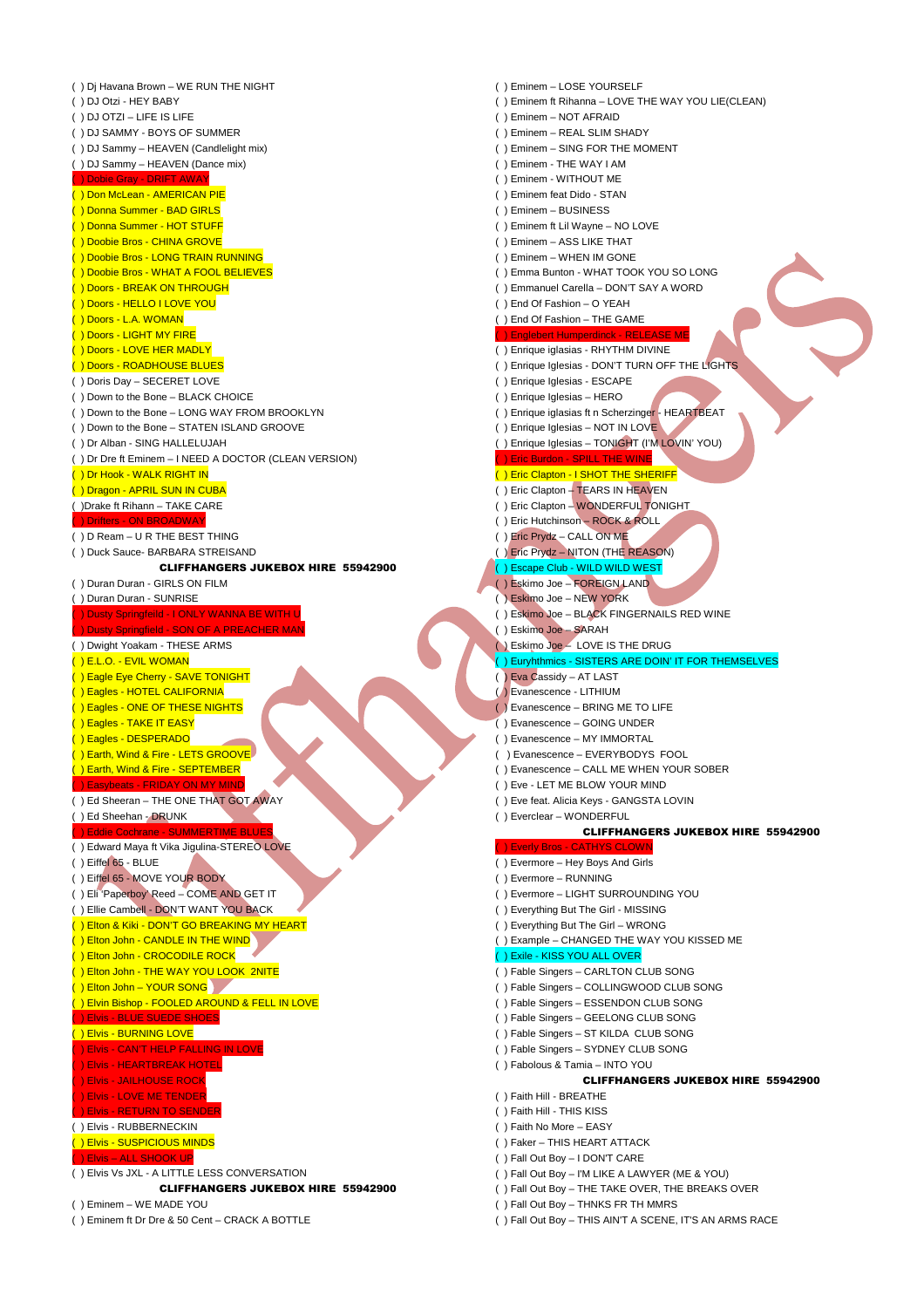| () Fantasia - I BELIEVE                                          | () Gareth Gates - UNCHAINED MELODY                                                            |
|------------------------------------------------------------------|-----------------------------------------------------------------------------------------------|
| () Farnham & Human Nature - EVERYTIME YOU CRY                    | () Garth Brooks - FRIENDS IN LOW PLACES                                                       |
| () Fairground Attraction - PERFECT                               | () Garth Brooks - SHAMELESS                                                                   |
| () Far east Movement - LIKE A G6                                 | () Garth Brooks - STANDING OUTSIDE THE FIRE                                                   |
| () Far east Movement - ROCKETEER                                 | () Garth Brooks - THE THUNDER ROLLS                                                           |
| () Fat Joe Feat. Ja Rule & Ashanti - WHATS LOVE                  | () Gary Allan - RIGHT WHERE I NEED TO BE                                                      |
| () Fatback Band - BUSTOP                                         | () Gary Allan - RUNAWAY                                                                       |
| () Fatboy Slim - PRAISE YOU                                      | () Gary Allan - SMOKE RINGS IN THE DARK                                                       |
| () Fatboy Slim - RIGHT HERE RIGHT NOW                            | () Gary Moore - STILL GOT THE BLUES 4 YOU                                                     |
| () Fatboy Slim - ROCKAFELLAR SKANK                               | () Gavin DeGraw - I DON'T WANT TO BE                                                          |
| () Fatboy Slim - WEAPON OF CHOICE                                | <b>CLIFFHANGERS JUKEBOX HIRE 55942900</b>                                                     |
| () Fats Domino - BLUEBERRY HILL                                  | ) Gene Vincent - BE BOP A LULA                                                                |
| () Fedde Le Grand - HANDS UP FOR DETROIT                         | () George Benson - GIVE ME THE NIGHT                                                          |
| () Fenech Soler-LIES                                             | () George Harrison - MY SWEET LORD                                                            |
| () Feral Swing Catz - ROLY POLY                                  | Ceorge Michael - FAITH                                                                        |
| () Fergie – BIG GIRLS DON'T CRY                                  | ) George Michael - FASTLOVE                                                                   |
| () Fergie - FERGALICIOUOS                                        | () George Michael - FREEEK                                                                    |
| () Fergie - LONDON BRIDGE                                        | () George Michael - I WANT YOUR SEX                                                           |
| () Finger Eleven - LIVING ON A DREAM                             | Seorge Michael - OUTSIDE                                                                      |
| () Filter - TAKE A PICTURE                                       | () George Michael - TOO FUNKY                                                                 |
| () Five - GOT THE FEELING                                        | () George Michael (with Mary J Blidge) - As                                                   |
| () Five - LETS DANCE                                             | Seorge Thorogood - BAD TO THE BONE<br>() George Thorogood - TREAT HER RIGHT                   |
| () Five For Fighting - SUPERMAN<br>() Fleetwood Mac - DON'T STOP | () Georgia Satellites - HIPPY HIPPY SHAKE                                                     |
| () Fleetwood Mac - RHIANNON                                      | () Geri Halliwell - IT'S RAINING MEN                                                          |
| () Fleetwood Mac - YOU MAKE LOVIN FUN                            | () Geri Halliwell - LOOK AT ME                                                                |
| $( )$ Flo Rider - TURN AROUND $(5.4.3.2.1.)$                     | ) Gerry & Pacemakers - Ferry Across the Mersey                                                |
| () Flo Rider - WILD ONES                                         | ( ) Gerry Rafferty - BAKER STREET                                                             |
| $( )$ Flo rida - I CRY                                           | () Gia Farrell - HIT ME UP                                                                    |
| () Flo Rider ft Nelly Furtado - JUMP                             | () Gina G - OOH AAH JUST A LITTLE BIT                                                         |
| () Flo Rider ft Ke\$ha - RIGHT ROUND                             | () Gina Jeffries - GIRLS NITE OUT                                                             |
| () Flo Rider ft Wynter - SUGAR                                   | ( ) Girls Aloud - JUMP                                                                        |
| () Flo Rida ft Redfoo - RUN                                      | () Girlthing - GIRLS ON TOP                                                                   |
| () Flo Rida - WHISTLE                                            | () Glee Cast - DON'T STOP BELIEVIN                                                            |
| () Flo Rider feat T-Pain - LOW                                   | () Glee - LOSER LIKE ME                                                                       |
| () Flo Rider ft Akon - WHO DAT GIRL                              | () Glee - ONLY THE GOOD DIE YOUNG                                                             |
| () Florence & the Machine - SPECTRUM                             | $()$ Glee - TEENAGE DREAM                                                                     |
| () Florence & the machine - NEVER LET ME GO.                     | () Glee FT Gwyneth Paltrow - SINGING IN THE RAIN UMBRELLA                                     |
| () Foo Fighters - WHEELS                                         | ) Glen Campbell - HAVE YOURSELF A MERRY LITTLE CHRISTMAS                                      |
| () Foo Fighters - TIMES LIKE THESE                               | Glen Campbell - BY THE TIME I GET TO PHOENIX                                                  |
| () Foo Fighters - ROPE                                           | ) Glen Campbell - GALVERSTON                                                                  |
| () Foo Fighters - THE PRETENDER                                  | <b>Glen Campbell - RHINESTONE COWBOY</b>                                                      |
|                                                                  |                                                                                               |
| () Foo Fighters - WALK                                           | <b>Glen Campbell - WICHATA LINEMAN</b>                                                        |
| () Foo Fighters - THESE DAYS                                     | <b>Glen Miller - IN THE MOOD</b>                                                              |
| () Foster the People - CALL IT WHAT YOU WANT                     | ) Glen Miller - AMERICAN PATROL                                                               |
| () Fountains Of Wayne - STACYS MOM                               | ) Glen Miller - BEGIN THE BEGUINE                                                             |
| ) Four Seasons - BIG GIRLS DON'T CRY                             | ) Glen Miller - LITTLE BROWN JUG                                                              |
| ) Four Seasons - WALK LIKE A MAN                                 | () Glenn Fry - THE HEAT IS ON                                                                 |
| () Four Tops - BABY I NEED YOUR LOVIN                            | () Global Deejays ft Rozalla - EVERYBODY'S FREE                                               |
| () Fragma - EVERY TIME YOU NEED ME                               | () Gloria Estefan - THE CONGA                                                                 |
| () Fragma - TOCA'S MIRACLE                                       | ( ) Gloria Gaynor - I WILL SURVIVE                                                            |
| ) Frank Sinatra - MOON RIVER                                     | () Gnarls Barkley - CRAZY                                                                     |
| ) Frank Sinatra - MY WAY                                         | () Go West - KING OF WISHFUL THINKING                                                         |
| ) Frank Sinatra - NEW YORK NEW YORK                              | () Goanna - SOLID ROCK                                                                        |
| ) Frank Sinatra - FLY ME TO THE MOON                             | () Goldtrapp - Rocket                                                                         |
| ) Frank Sinatra - STRANGERS IN THE NIGHT                         | () Golden Earring - RADAR LOVE                                                                |
| () Frankie Goes 2 H'Wood - RELAX                                 | () Goo Goo Dolls - IRIS                                                                       |
| () Frankie Goes 2 H'Wood - TWO TRIBES                            | () Good Charlotte - DANCEFLOOR ANTHEM                                                         |
| () Frankie J - OBSESSION                                         | () Good Charlotte - KEEP YOUR HANDS OFF MY GIRL                                               |
| () Frankie Valli - CAN'T TAKE MY EYES OFF YOU                    | () Good Charlotte - LAST NIGHT                                                                |
| () Frankie Valli - GREASE<br>() Frankie Valli - OH WHAT A NIGHT  | () Good Charlotte - LIFESTLYES OF RICH & FAMOUS<br>() Good Charlotte - LIKE IT"S HER BIRTHDAY |
| <b>CLIFFHANGERS JUKEBOX HIRE 55942900</b>                        | () Good Charlotte - THE ANTHEM                                                                |
| () Franz Ferdinand - TAKE ME OUT                                 | () Good Charlotte - I JUST WANNA LIVE                                                         |
| () Fray - HOW TO SAVE A LIFE                                     | () Good Charlotte - SEX ON THE RADIO                                                          |
| () Fray - OVER MY HEAD                                           | <b>CLIFFHANGERS JUKEBOX HIRE 55942900</b>                                                     |
| () Free - ALL RIGHT NOW                                          | () Gorillaz - FEEL GOOD INC                                                                   |
| () Fun - WE ARE YOUNG                                            | () Gorillaz - DIRTY HARRY                                                                     |
| () Fun - SOME NIGHTS                                             | () Gorillaz FT Daley - DONCAMATIC                                                             |
| () Gabriella Cilmi - DON'T WANT TO GO TO BED NOW                 | () Gotye - SOMEBODY THAT I USE TO KNOW                                                        |
| () Gabrielle - OUT OF REACH                                      | () Gossip - HEAVY CROSS                                                                       |
| () Game - HATE IT OR LOVE IT                                     | () Green Day - 21 GUNS                                                                        |
| () Garbage - ANDROGYNY                                           | () Green Day - MINORITY<br>() Green Day - TIME OF YOUR LIFE                                   |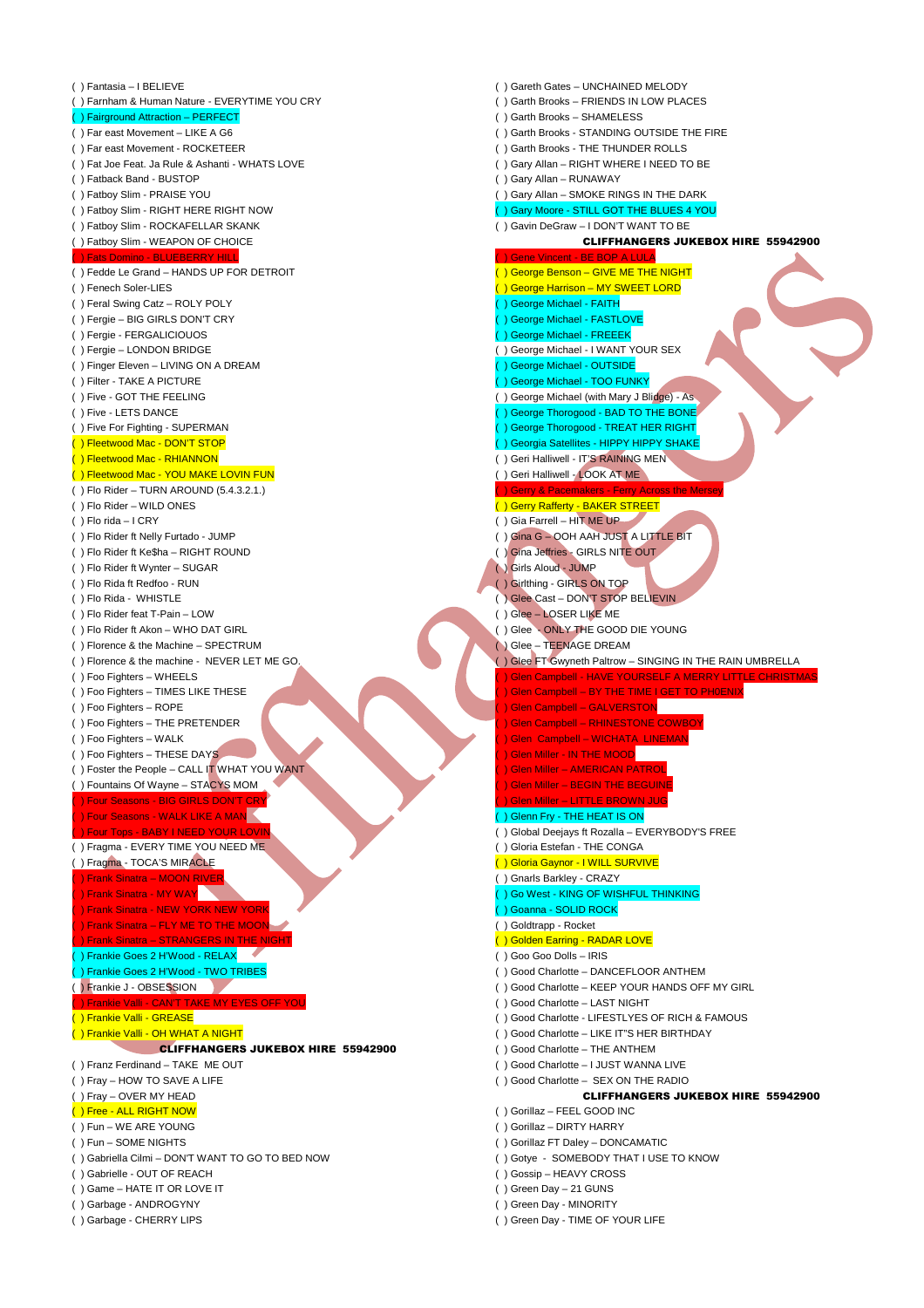( ) Green Day - WHEN I COME AROUND ( ) Green Day – AMERICAN IDIOT ( ) Green Day – BOULEVARD OF BROKEN DREAMS ( ) Green Day – EAST JESUS NOWHERE ( ) Green Day – WAKE ME UP ( ) Grinspoon – BETTER OFF ALONE ( ) Grinspoon – CHEMICAL HEART ( ) Brouplove – TONGUE TIED ( ) Groove Armada – SONG 4 MUTYA ( ) Groove Armada - I SEE YOU BABY ( ) Groove Armada - SUPER STYLIN' ( ) Groove Terminator - ONE MORE TIME CLIFFHANGERS JUKEBOX HIRE 55942900 ( ) Grum – CAN'T SHAKE THIS FEELING ( ) Guns'n'Roses - KNOCKIN ON HEAVENS DOOR ( ) Guns'n'Roses - PATIENCE ( ) Guns'n'Roses - SWEET CHILD'O'MINE ( ) Guns'n'Roses – YOU COULD BE MINE ( ) Guns'n'Roses – November Rain ( ) Guy Sebastian - WHOS THAT GIRL ( ) Guy Sebastian – LIKE IT LIKE THAT ( ) Guy Sebastion FT Lupe Fiasco - BATTLE SCARS ( ) Guy Sebastian ft. Jordin Sparks – ART OF LOVE ( ) Guy Sebastian – ANGELS BROUGHT ME HERE ( ) Guy Sebastian ALL I NEED IS YOU ( ) Guy Sebastian – OUT WITH MY BABY ( ) Guy Sebastian – TALLER STRONGER BETTER ( ) Gwen Stefani – 4 IN THE MORNING ( ) Gwen Stefani – NOW THAT YOU GOT IT ( ) Gwen Stefani – THE SWEET ESCAPE ( ) Gwen Stefani – WHAT YOU WAITING FOR ( ) Gwen Stefani – RICH GIRL ( ) Gwen Stefani – HOLLABACK GIRL ( ) Gwyneth Paltrow - BETTE DAVIS EYES ( ) Gwyneth Paltrow - CRUISIN' ( ) Gym Class Heroes – CLOTHES OFF! ( ) Gym Class Heroes – GET YOUR SELF BACK HOME ( ) Hallmark - HOKEY POKEY ( ) Hayley Warner – GOOD DAY ( ) Hayley Warner- HANDS OFF ( ) Harry Chapin – CATS IN THE CRADLE ( ) Harry Connick Jnr - WHISPER YOUR NAME ( ) Harry Connick Jnr - IT HAD TO BE YOU (Instrumental) ( ) Harry Connick JR – IT HAD TO BE YOU ( ) Havanna Brown - YOULL BE MINE ( ) Helping Haiti – EVERYBODY HURTS ( ) Hi5 – COOL COOL CAT ( ) Hi5 – JUMP FORWARD JUMP BACK ( ) Hilary Duff – WITH LOVE( ) Hilary Duff – SO YESTERDAY ( ) Hilltop Hoods – CHASE THE FEELING ( ) Hilltop Hoods ft Sia – I OVE IT ( ) Hinder – LIPS OF AN ANGEL ( ) Hinder – BETTER THAN ME ( ) Hole - CELEBRITY SKIN ( ) Hole – MALIBU ( ) Holland Tunnel Project - BLOWIN ( ) Hollies - LONG COOL WOMAN ( ) Holly Valance - DOWN BOY ( ) Holly Valance - KISS KISS ( ) Holly Valance – NAUGHTY GIRL ( ) Holly valance – STATE OF MIND ( ) Honey Drippers - SEA OF LOVE ( ) Hoodoo Gurus - 1000 MILES AWAY ( ) Hoodoo Gurus - MISS FREELOVE ( ) Hoodoo Gurus - WHAT'S MY SCENE ( ) Hooley Dooleys The – RUSSELL THE KANGAROO ( ) Hot Action Cop – FEVER FOR THE FLAVA ( ) Hot Chocolate - YOU SEXY THING ( ) Hot Chellie Rae – TONIGHT TONIGHT ( ) House of Pain - JUMP AROUND ( ) Huey Lewis - POWER OF LOVE ( ) Human Nature - DON'T CRY ( ) Human Nature - HE DON'T LOVE YOU ( ) Human Nature - LAST CHRISTMAS

## CLIFFHANGERS JUKEBOX HIRE 55942900 ( ) Human Nature - WHEN WE WERE YOUNG ( ) Human Nature – WHEN YOU SAY YOU LOVE ME ( ) Hunters & Collectors - DO YOU SEE WHAT I SEE ( ) Hunters & Collectors – HOLY GRAIL ) Hunters & Collectors - THROW YOUR ARMS AROUND ME ( ) Hush - BONEY MARONIE ( ) Ian Carey ft Snoop Dogg – LAST NIGHT <mark>( ) Ian Dury - HIT ME WITH YOUR RHYTHM STICK</mark> ) Ian Moss - TUCKERS DAUGHTER ( ) Ice Cube – U CAN DO IT ( ) Icehouse - GREAT SOUTHERN LAND ( ) Ida Corr vs Fredde Le Grand – LET ME THINK ABOUT IT ( ) Iggy Pop - REAL WILD CHILD ( ) IIO – RAPTURE ( ) In Grid – YOU PROMISD ME (Tu Es Foutu) ( ) Incognito – STILL A FRIEND OF MINE ( ) Infernal – FROM PARIS TO BERLIN ( ) Inna – HOT CLIFFHANGERS JUKEBOX HIRE 55942900 ( ) Inner Circle - SWEAT (LA LA, LA LA) ( ) Invertigo - CHANCES ARE ( ) Invertigo - DESENSITIZED ( ) INXS - BURN FOR YOU ( ) INXS - GOOD TIMES ( ) INXS - I SEND A MESSAGE ( ) INXS - NEVER TEAR US APART ( ) INXS - NEW SENSATION ( ) INXS - WHAT YOU NEED ( ) INXS – PRETTY VEGAS ( ) Inya Day – NASTY GIRL ( ) Israel Cruz - PARTY UP ( ) Iyaz - SOLO ( ) J LO - IF YOU HAD MY LOVE ( ) J LO feat Florida – GOING IN ( ) J Wess – WHAT CHU WANT ( ) J Wess Project – BANG THIS ( ) J Williams - You got Me ( ) Ja Rule – THE REIGN ( ) Ja Rule & Bobby Brown – THUG LOVIN' ( ) Ja Rule Feat. Ashanti - ALWAYS ON TIME ( ) Ja Rule Feat. Ashanti – MESMERIZE ( ) Ja Rule Feat. Case - LIVIN' IT UP ( ) Ja Rule& Ashanti - WONDERFUL ) Jack Johnson – RODEO CLOWNS ( ) Jack White & Alicia Keys – ANOTHER WAY TO DIE ( ) Jack Vidgen – YES I AM ( ) Jacksons - BLAME IT ON THE BOOGIE ( ) Jagged Edge - LETS GET MARRIED ( ) Jagged Edge - WHERE THE PARTY AT? ( ) Jamelia – SOMETHING ABOUT YOU ( ) Jamelia – SUPERSTAR ( ) Jamelia – THANK YOU ( ) James Blunt - 1973 ( ) James Blunt – YOU'RE BEAUTIFUL ( ) James Blunt – GOODBYE MY LOVER ( ) James Blunt – WISEMEN ( ) James Blunt – STAY THE NIGHT ( ) James Brown - (I GOT YOU) I FEEL GOOD ( ) James Morrison – I WONT LET YOU GO ( ) Jamie Foxx & Kanye West - EXTRAVAGANZA ( ) Jamiroquai - CANNED HEAT ( ) Jamiroquai – CORNER OF THE EARTH ( ) Jamiroquai - COSMIC GIRL ( ) Jamiroquai – LITTLE L ( ) Jamiroquai - LOVE FOOLOSOPHY ( ) Jamiroquai – YOU GIVE ME SOMETHING ( ) Janet Jackson - ALL FOR YOU ( ) Janet Jackson - DOESN'T REALLY MATTER ( ) Janet Jackson - SOMEONE TO CALL MY LOVER ( ) Janet Jackson - THE BEST THINGS IN LIFE ARE FREE ( ) Janis Joplin - ME & BOBBY MCGEE ( ) Jason Derulo – DON'T WANNA GO HOME ( ) Jason Derulo – IN MY HEAD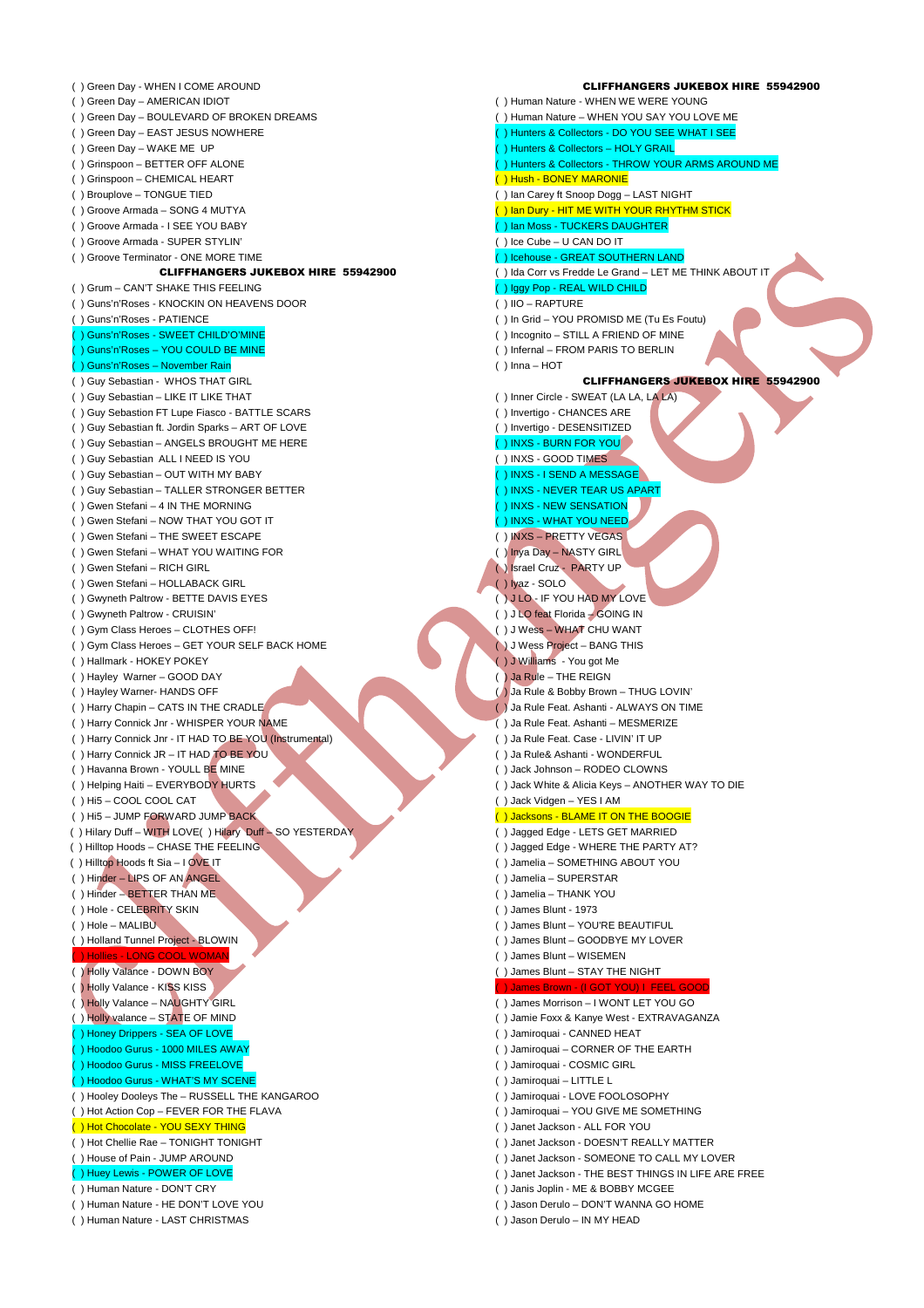| () Jason Derulo - RIDIN' SOLO                            | () Jimmy Barnes - WORKING CLASS MAN                                         |
|----------------------------------------------------------|-----------------------------------------------------------------------------|
| () Jason Derulo - IT GIRL                                | () Jimmy& Mahalia Barnes - GONNA TAKE SOME TIME                             |
| () Jason Derulo - FIGHT FOR YOU                          | () Jimmy Buffett - MARGARITAVILLE                                           |
| () Jason Derulo - WHAT IF                                | () JJ Cale - COCAINE                                                        |
| () Jason Derulo - THE SKYS THE LIMIT                     | () Joan Jett - I LOVE ROCK'N'ROLL                                           |
| () JayKay ft Flo Rida - WHAT THE GIRLS LIKE              | () Joe - STUTTER                                                            |
| () Jay Sean ft. Lil Wayne - DOWN                         | Due Cocker - YOU ARE SO BEAUTIFUL                                           |
| () Jay Sean ft Lil Wayne - HIT THE LIGHTS                | ) Joe Cocker - YOU CAN LEAVE YOUR HAT ON                                    |
| () Jay Sean - DO YOU REMEMBER                            | () Joe Walsh - ROCKY MOUNTAIN WAY                                           |
| () Jay Sean FT Nicki Minaj - 2012 (IT AINT THE END)      | () Joel Turner - THESE KIDS                                                 |
| () Jay Sean FT Pitbull - IM ALL YOURS.                   | () John Butler Trio - BETTER THAN                                           |
| () Jay-Z - IZZO (H.O.V.A)                                | () John Butler Trio - FUNKY TONIGHT                                         |
| () Jay-Z ft. Alicia Keys - EMPIRE STATE OF MIND          | () John Butler Trio - ZEBRA                                                 |
| () Jay-Z ft. Rihanna & Kanye West - RUN THIS TOWN        | () John Cougar - CHERRY BOMB                                                |
| () Jay-Z & Beyonce Knowles - BONNIE & CLYDE 03           | () John Cougar - HURT SO GOOD                                               |
| () Jay Z & Linkin Park - NUMB ENCORE                     | ) John Cougar - JACK & DIANE                                                |
| <b>CLIFFHANGERS JUKEBOX HIRE 55942900</b>                | ) John Cougar - LONELY OLD NIGHT                                            |
|                                                          |                                                                             |
| () Jedward – UNDER PRESSURE (Ice Ice Baby)               | () John Cougar - R.O.C.K IN THE USA<br>() John Denver - ROCKY MOUNTAIN HIGH |
| () Jebediah - SHES LIKE A COMET                          | () John Denver - THANK GOD I'M A COUNTRY BOY                                |
| () Jeff Buckley - EVERYBODY WANTS YOU                    |                                                                             |
| () Jennifer Lopez & Lil Wayne - IM INTO YOU              | () John Farnham - PRESSURE DOWN                                             |
| () Jennifer Lopez ft Pitbull - ON THE FLOOR              | ) John Farnham - SADIE                                                      |
| () Jennifer Lopez - DO IT WELL                           | ) John Farnham - SEEMED LIKE A GOOD IDEA                                    |
| () Jennifer Lopez - I'M GONNA BE ALRIGHT                 | () John Farnham - YOU'RE THE VOICE                                          |
| () Jennifer Lopez - JENNY FROM THE BLOCK                 | ) John Farnham - TOUCH OF PARADISE                                          |
| () Jennifer Lopez - LETS GET LOUD                        | ( ) John Lennon - IMAGINE                                                   |
| () Jennifer Lopez - LOVE DON'T COST A THING              | () John Lennon - INSTANT KARMA                                              |
| () Jennifer Lopez - PLAY                                 | <b>CLIFFHANGERS JUKEBOX HIRE 55942900</b>                                   |
| () Jennifer Lopez - WAITING FOR 2NITE                    | () John Mayer - HEARTBREAK WARFARE                                          |
| () Jennifer Lopez - GET RIGHT                            | () John Paul Young - LOVE IS IN THE AIR                                     |
| () Jennifer Lopez Feat. Ja Rule - AIN'T IT FUNNY (Remix) | <u>( ) John Travolta/Olvia N John - GREASE M'MIX</u>                        |
| () Jennifer Lopez feat. LL Cool J - ALL I HAVE           | ) Johnny Cash - DON'T TAKE YOUR GUNS TO TOWN                                |
| () Jennifer Lopez feat pitbull - DANCE AGAIN             | ) Johnny Cash - I WALK THE LINE                                             |
| <b>CLIFFHANGERS JUKEBOX HIRE 55942900</b>                | () Johnny Nash - I CAN SEE CLEARLY NOW                                      |
| () Jennifer Love Hewitt - BARENAKED                      | ) Johnny O'keefe - MOVE BABY MOVE                                           |
| () Jennifer Love Hewitt - CAN I GO NOW                   | ) Johnny O'keefe - SHE'S MY BABY                                            |
| () Jennifer Page - CRUSH                                 | ) Johnny O'keefe - SHOUT                                                    |
| () Jenny Morris - SHE'S GOT 2 B LOVED                    | () Jojo - LEAVE GET OUT                                                     |
| ) Jerry Lee Lewis - GREAT BALLS OF FIRE                  | () Jojo - TOO LITTLE TOO LATE                                               |
| ) Jerry lee Lewis - WHOLE LOTTA SHAKIN GOIN ON           | ( ) Jordin Sparks - BATTLEFIELD                                             |
| () Jesse McCartney - BEAUTIFUL SOUL                      | () Jordin Sparks - TATTOO                                                   |
| () Jessica Mauboy - BEEN WAITING                         | () Josh Abrahams - ADDICTED TO BASE                                         |
| () Jessica Mauboy - BECAUSE                              | () Joshua Kadison - BEAUTIFUL IN MY EYES                                    |
| () Jessica Mauboy - GET EM GIRLS                         | () Joshua Kadison - JESSIE                                                  |
| () Jessica Mauboy - LET ME BE ME                         | () Joss Stone - YOU HAD ME                                                  |
| () Jessica Mauboy - ft Ludacris - SATURDAY NIGHT         | () Joy Enriquez - TELL ME HOW YOU FEEL                                      |
| () Jessica Mauboy - UP/DOWN                              | () Junior Senior - MOVE YOUR FEET                                           |
| () Jessica Mauboy - WHAT HAPPENED TO US                  | () Justice Crew- AND THEN WE DANCE                                          |
| () Jessica Mauboy - INESCAPABLE (YOUNG BOYS REMIX)       | () Justice Crew - DANCE WITH ME                                             |
| () Jessica Simpson - IRRESISTABLE                        | () Justice Crew - FRIDAY TO SUNDAY                                          |
| () Jessica Simpson - WITH YOU                            | () Justice Crew - BOOM BOOM                                                 |
| () Jessica Simpson - TAKE MY BREATH AWAY                 | () Justin Bieber ft Ludacris - BABY                                         |
| () Jessica Simpson - PUBLIC AFFAIR                       | () Justin Bieber ft Jaden Smith - NEVER SAY NEVER                           |
| () Jessica Sutta - SHOW ME                               | () Justin Bieber - U SMILE                                                  |
| () Jessie J - NOBODY'S PERFECT                           | () Justin Bieber - MISTLETOE                                                |
| () Jessie J ft David Guetta - LASERLIGHT                 | () Justin Bieber - BEAUTY AND A BEAT                                        |
| () Jet - ARE YOU GONNA BE MY GIRL                        | () Justin Bieber FT Big Sean - AS LONG AS YOU LOVE ME                       |
| $()$ Jet – SHES A GENIUS                                 | () Justin Timberlake - LOVESTONED                                           |
| () Jet - LOOK WHAT YOU'VE DONE                           | () Justin Timberlake - WHAT GOES AROUND COMES AROUND                        |
| () Jet - PUT YOUR MONEY WHERE YOUR MOUTH IS              | () Justin Timberlake - SENORITA                                             |
| () Jet - SEVENTEEN                                       | () Justin Timberlake – CRY ME A RIVER                                       |
| () Jethro Tull - THICK AS A BRICK                        | () Justin Timberlake - LIKE I LOVE YOU                                      |
| () Jewel - HANDS                                         | () Justin Timberlake - MY LOVE                                              |
| () Jewel - INTUITION                                     | () Justin Timberlake - ROCK YOUR BODY                                       |
| () Jewel - YOU WERE MEANT FOR ME                         | () Justin Timberlake - SEXYBACK                                             |
| () Jimi Hendrix - ALL ALONG THE WATCHTOWER               | () J Williams ft Scribe-YOU GOT ME                                          |
|                                                          |                                                                             |
| ) Jimi Hendrix - FOXY LADY                               | () K D Lang - HALLELUJAH                                                    |
| ) Jimi Hendrix - HEY JOE                                 | () K D Lang - IF I WERE YOU                                                 |
| ) Jimi Hendrix - PURPLE HAZE                             | () Kandi - DON'T THINK I'M NOT                                              |
| () Jimmy Barnes - CHAIN OF FOOLS                         | <b>CLIFFHANGERS JUKEBOX HIRE 55942900</b>                                   |
| ) Jimmy Barnes - I'D DIE TO BE WITH YOU                  | () Kanye West - ALL OF THE LIGHTS                                           |
| () Jimmy Barnes - LETS MAKE IT LAST ALL NITE             | () Kanye West - STRONGER                                                    |
| ) Jimmy Barnes - NO SECOND PRIZE                         | () Kanye West - GOLD DIGGER                                                 |
| ) Jimmy Barnes - RIDE THE NIGHT AWAY                     | () Kanye West FT Jay Z - OTIS (clean version)                               |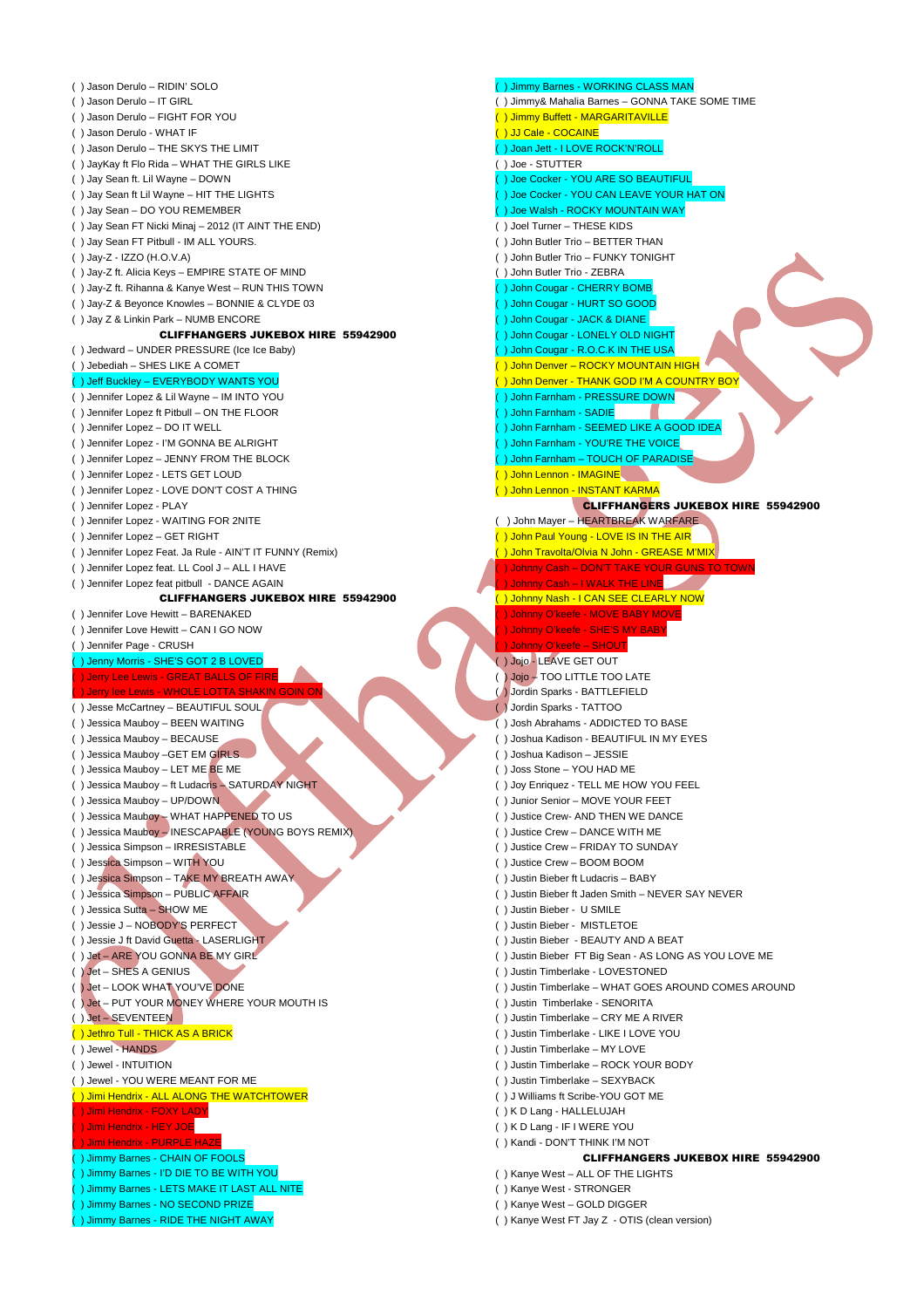( ) Kanye West – TOUCH THE SKY ( ) Kasey Chambers – THE CAPTAIN ( ) Kasey Chambers - NOT PRETTY ENOUGH ( ) Kasey Chambers – TRUE COLOURS ( ) Kasey Chambers – HOLLYWOOD ( ) Kat De Lun ft Elephant Man – WHINE UP ( ) Kate Alexia – ALL I HEAR ( ) Kate Ceberano – PASH ( ) Kate Dearaugo – MAYBE TONIGHT ( ) Kate Miller-Heidke – THE LAST DAY ON EARTH ( ) Kate Miller-Heidke – CAUGHT IN THE CROWD ( ) Kate Nash – DOO-WAH-DOO ( ) Katrina & the Waves - WALKING ON SUNSHINE ( ) Katy B - KATY ON A MISSION ( ) Katy Perry – CALIFORNIA GURLS ( ) Katy Perry – E T ( ) Katy Perry – FIREWORK ( ) Katy Perry – THE ONE THAT GOT AWAY ( ) Katy Perry – TEENAGE DREAM ( ) Katy Perry –PART OF ME ( ) Katy Perry – LAST FRIDAY NIGHT (T.G.I.F) ( ) Katy Perry – WAKING UP IN VEGAS ( ) Katy Perry – WIDE AWAKE ( ) K C & Jo Jo – ALL MY LIFE ( ) KC & Sunshine Band - SHAKE YOUR BOOTY ( ) KC & Sunshine Band - THAT'S THE WAY I LIKE IT ( ) Keith Urban – DAYS GO BY ( ) Keith Urban – SOMEBODY LIKE YOU CLIFFHANGERS JUKEBOX HIRE 55942900  $( )$  Kelis -  $4<sup>th</sup>$  OF JULY ( ) Kelis – MILKSHAKE ( ) Kelis - TRICK ME ( ) Kelis & Too Short – BOSSY ( ) Kelly Clarkson – I DO NOT HOOK UP ( ) Kelly Clarkson – NEVER AGAIN ( ) Kelly Clarkson – ALREADY GONE ( ) Kelly Clarkson - BREAKAWAY ( ) Kelly Clarkson - LOW ( ) Kelly Clarkson – MISS INDEPENDENT ( ) Kelly Clarkson - SINCE U BEEN GONE ( ) Kelly Clarkson – BECAUSE OF YOU ( ) Kelly Clarkson – WHAT DOESN'T KILL YOU MAKES YOU STRONGER ( ) Kelly Osbourne - PAPA DON'T PREACH ( ) Kelly Rowland – LIKE THIS ( ) Kelly Rowland – CAN'T NOBODY ( ) Kelly Rowland – COMMANDER ( ) Kelly Rowland - STOLE ( ) Kenny Loggins - FOOTLOOSE ( ) Kenny Rogers - THE GAMBLER ( ) Kenny Wayne Shephard - BLUE ON BLACK ( ) Kenneth Bager ft Aloe Blacc – SOUND OF SWING ( ) Kesha - BLOW ( ) Kesha- TAKE IT OFF ( ) Kesha – TIK TOK ( ) Kesha – YOUR LOVE IS MY DRUG ( ) Kesha – DIE YOUNG ( ) Keri Hilson ft. Kanye West & Ne-Yo – KNOCK YOU DOWN ( ) Kevin Johnson – ROCK N ROLL (I gave you the best years… ( ) Kevin Lyttle – TURN ME ON ( ) Kevin Rudolf – I MADE IT ( ) Kevin Rudolf feat Lil Wayne – LET IT ROCK ( ) Kid Kudi – DAY N NITE ( ) Killers - HUMAN ( ) Killers - BONES ( ) Killers – ALL THESE THINGS THAT IVE DONE ( ) Killers – WHEN YOU WERE YOUNG ( ) Killing Heidi - MASCARA ( ) Killing Heidi - OUTSIDE OF ME ( ) Killing Heidi – I AM ( ) Killing Heidi – CALM DOWN ( ) Kings of Leon – REVELRY ( ) Kings Of Leon – SEX ON FIRE ( ) Kings of Leon - RADIOACTIVE ( ) Kings of Leon – PYRO Kinks - ALL DAY & ALL OF THE N ( ) Kinks – LOLA ( ) Kisschasy – OPINIONS WON'T KEEP YOU WARM AT NIGHT ) Kiss - I WAS MADE 4 LOVIN U ) Kiss - ROCK N ROLL ALL NITE ( ) Knack - MY SHARONA ( ) Kool & the Gang - CELEBRATION ( ) Kosheen - HIDE U ( ) Kris Menace – WALKIN ON THE MOON ( ) Kurupt - IT'S OVER ( ) Kylie & Robbie – KIDS ( ) Kylie Minogue - WOW ( ) Kylie Minogue - CAN'T GET U OUT OF MY HEAD ( ) Kylie Minogue - COME INTO MY WORLD ( ) Kylie Minogue - IN YOUR EYES ( ) Kylie Minogue – I BELIEVE IN YOU ( ) Kylie Minogue - LOCOMOTION ( ) Kylie Minogue - LOVE AT FIRST SIGHT ( ) Kylie Minogue - ON A NIGHT LIKE THIS ( ) Kylie Minogue - PLEASE STAY ( ) Kylie Minogue – SLOW ( ) Kylie Minogue - TIMEBOMB ( ) Kylie Minogue - SPINNING AROUND ( ) Kylie Minogue – CHOCOLATE ( ) Kylie Minogue – GIVING YOU UP ( ) Kym Mazelle - YOUNG HEASTS RUN FREE ( ) La Belle - LADY MARMALADE ( ) La Roux – BULLETPROOF ( ) Labrinth ft Tinie Tempeh - EARTHQUAKE ( ) Lady Antebellum-NEED YOU NOW ( ) Lady GaGa – ALEJANDRO ( ) Lady GaGa – BORN THIS WAY ( ) Lady GaGa - DANCE IN THE DARK ( ) Lady GaGa - JUDAS ( ) Lady GaGa – LOVE GAME ( ) Lady GaGa – BAD ROMANCE ( ) Lady GaGa – MARRY THE NIGHT ( ) Lady GaGa – PAPARAZZI ( ) Lady GaGa – YOU AND I ( ) Ladyhawke – MY DELIRIUM ( ) Lara Fabian - I WILL LOVE AGAIN ( ) Lana Del Ray – BORN TO DIE ( ) Las Ketchup - THE KETCHUP SONG ( ) Lasgo – SOMETHING ( ) Last Goodnight – PICTURES OF YOU ( ) Laurent Wery ft Swift Kid – HEY HEY HEY ( ) LCD - ZORBAS DANCE ( ) Leah Haywood - TAKIN BACK WHATS MINE ( ) Leanne Rimes - CAN'T FIGHT THE MOONLIGHT ( ) Leanne Rimes - LIFE GOES ON ( ) Led Zeppelin - STAIRWAY TO HEAVEN ( ) Led Zeppelin - ROCK N ROLL ( ) Lee Harding - WASABI ( ) Lee Kernaghan - BOYS FROM THE BUSH ( ) Lee Kernaghan – HAT TOWN ( ) Lee Kernaghan - OUTBACK CLUB ( ) Len - STEAL MY SUNSHINE ( ) Lenny Kravitz - AMERICAN WOMAN ( ) Lenny Kravitz - ARE YOU GONNA GO MY WAY ( ) Leona Lewis – BETTER IN TIME ( ) Leona Lewis – BLEEDING LOVE ( ) Leonardo's Bride – EVEN WHEN IM SLEEPING ( ) Leo Sayer – LONG TALL GLASSES ( ) Leo Sayer – YOU MAKE ME FEEL LIKE DANCING ( ) Lesley Gore - IT'S MY PARTY ( ) Liam Lynch – UNITED STATES OF WHATEVER ( ) Liberty X - JUST A LITTLE ( ) Lifehouse - HANGING BY A MOMENT ( ) Lighthouse Family - HIGH ( ) Li'l Bow Wow - BOW WOW (THAT'S MY NAME) ( ) Lil John – Give it all you Got

( ) Lil Jon FT LMFAO - DRINK LAZY JAY

CLIFFHANGERS JUKEBOX HIRE 55942900

CLIFFHANGERS JUKEBOX HIRE 55942900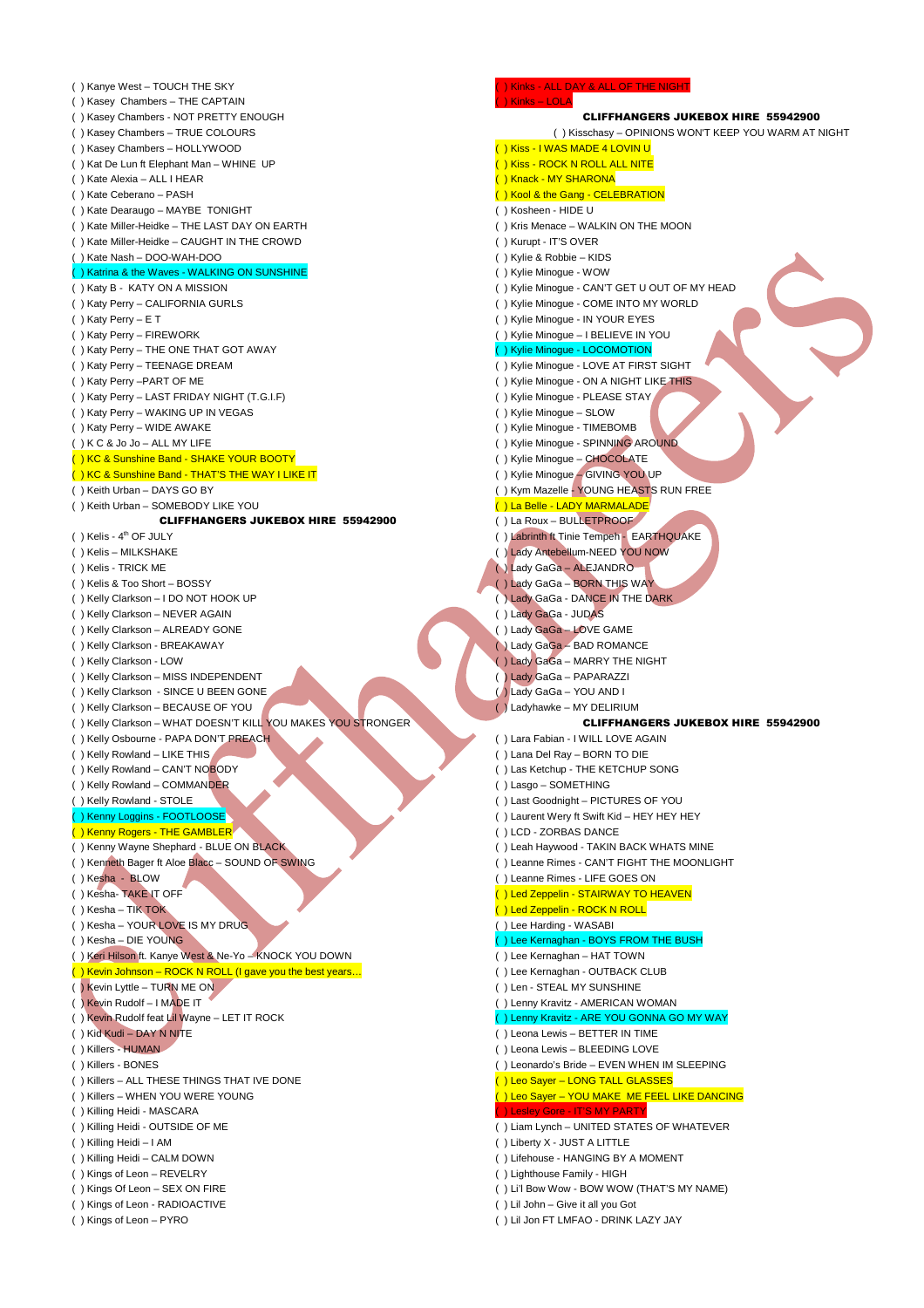( ) Lily Allen – NOT FAIR ( ) Lily Allen - 22 ( ) Lily Allen – THE FEAR ( ) Lily Allen - SMILE ( ) Limp Bizkit – BEHIND BLUE EYES ( ) Limp Bizkit - MY GENERATION ( ) Limp Bizkit - MY WAY ( ) Limp Bizkit – ROLLIN ( ) Lindsay Lohan – RUMOURS ( ) Linkin Park – NEW DIVIDE ( ) Linkin Park – WHAT I'VE DONE ( ) Linkin Park - IN THE END ( ) Linkin Park – FROM THE INSIDE ( ) Linkin Park - NUMB ( ) Linkin Park - ONE STEP CLOSER ( ) Linkin Park – SOMEWHERE I BELONG ( ) Linkin Park- THE CATALYST ( ) Linkin Park – BREAKING THE HABIT ( ) Lionel Richie - ALL NIGHT LONG ( ) Lionel Richie - DANCING ON TRHE CEILING ( ) Lisa Mitchell – COIN LAUNDRY ) Little Richard - GOOD GOLLY MISS MOL ) Little Richard - LONG TALL SA<mark>L</mark> ttle Richard - TUTTI FRUITTI ( ) Little River Band - IT'S A LONG WAWY THERE ( ) Live - ALL OVER YOU ( ) Live - DOLPHINS CRY ( ) Live - HEAVEN ( ) Live - LIGHTNING CRASHES ( ) Living End - ALL TORN DOWN ( ) Living End - PICTURES IN THE MIRROR ( ) Living End - PRISONER OF SOCIETY ( ) Living End - ROLL ON ( ) Living End – WAKE UP ( ) LLorca – LIGHTS BEHIND WINDOWS ( ) Llorca – THE NOVEL SOUND ( ) Lmc vs U2 – TAKE ME TO THE CLOUDS ABOVE ( ) LMFAO – PARTY ROCK ANTHEM ( ) LMFAO – CHAMPAGNE SHOWERS ( ) LMFAO – SORRY FOR PARTY ROCKING ( ) Lonestar – AMAZED ( ) Lonnie Liston Smith - EXPANSIONS ( ) Los Del Rio - MACARENA ( ) Los Lobos - LA BAMBA ( ) Lou Bega - MAMBO #5 () Lou Reed - WALK ON THE WILD SIDE ( ) Louis Armstrong - WHAT A WONDERFUL WORLD ( ) Luka Bloom – MONSOON ( ) Lupe Fiasco – THE SHOW GOES ON ( ) Lydia Denker – ONE PERFECT DAY ( ) Lynard Skynyrd - SWEET HOME ALABAMA ( ) M - POP MUSIK ( ) MGMT – ELECTRIC FEEL ( ) M People - MOVIN ON UP ( ) M People - SIGHT FOR SORE EYES ( ) Macy Gray - RATHER HAZY CLIFFHANGERS JUKEBOX HIRE 55942900 ( ) Macy Gray - STILL ( ) Madasun - DON'T YOU WORRY ( ) Madison Ave - DON'T CALL ME BABY ( ) Madison Ave - EVERTHING YOU NEED ( ) Madison Ave - REMINISCING ( ) Madison Ave - WHO THE HELL ARE YOU ( ) Madonna ft Justin Timberlake – 4 MINUTES ( ) Madonna – AMERICAN LIFE ( ) Madonna - BEAUTIFUL STRANGER ( ) Madonna – CHERISH ( ) Madonna – DIE ANOTHER DAY ( ) Madonna - DON'T TELL ME ( ) Madonna - EXPRESS YOURSELF ( ) Madonna - HOLIDAY ( ) Madonna - INTO THE GROOVE ( ) Madonna - LIKE A PRAYER ( ) Madonna - MATERIAL GIRL ( ) Madonna – MUSIC ( ) Madonna ft Nicki Minja – GIVE ME ALL YOUR LOVING ( ) Madonna - NOTHING REALLY MATTERS ( ) Madonna - VOGUE ( ) Madonna - WHAT IT FEELS LIKE 4A GIRL ( ) Madonna – HUNG UP ( ) Madonna - JUMP ( ) Madonna - SORRY ( ) Mama's & Popa's - CALIFORNIA DREAMING ( ) Mandy Moore - CRUSH ( ) Mandy Moore - I WANNA BE WITH YOU ( ) Mandy Moore - IN MY POCKET ( ) Manfred Mann - DO WAH DIDDY ( ) Marcia Hines - TIME OF OUR LIVES ( ) Mariah Carey - OBSESSED ( ) Mariah Carey - DREAMLOVER ( ) Mariah Carey – LOVERBOY ( ) Mariah Carey – ITS LIKE THAT ( ) Mariah Carey – WE BELONG TOGETHER ( ) Mariah Carey – DON'T FORGET ABOUT US ( ) Mark Ronson - BANG BANG BANG ( ) Maroon 5 – WAKE UP CALL ( ) Maroon 5 – MAKES ME WONDER ( ) Maroon 5- MISERY ( ) Maroon 5 – SHE WILL BE LOVED ( ) Maroon 5 – ONE MORE NIGHT ( ) Maroon 5 FT Christine Anguilera –MOVES LIKE JAGGER ( ) Mario – HOW DO I BREATHE ( ) Mario – LET ME LOVE YOU ( ) Mario Winans & Enya & P Diddy – I DON'T WANNA KNOW ( ) Mario – HERE I GO AGAIN ) Martha & the Mandellas -) Martha & the Muffins - ECHO BEACH<mark>r</mark> ( ) Martha Reeve - DANCING IN THE STREET ( ) Martin Solveig ft Dragonette - HELLO ( ) Martin Solveig ft Dragonette – BIG IN JAPAN ( ) Martin Solveig ft Kele – READY 2 GO Marty Robbins - 18 YELLOW ROSES ) Marty Robbins - A WHITE SPORT COAT(And a pink carn  $\cdot$  - HEARD IT THROUGH THE GRAPEVINE ( ) Mary J Blige - FAMILY AFFAIR ( ) Mary J Blige – BE WITHOUT YOU ( ) Mary Mary – SHACKLES ( ) Marvin Priest ft Wynter Gordon – TAKE ME AWAY ) Masters Apprentices - TURN UP YOUR RADIO ( ) Matchbox 20 – HOW FAR WE'VE COME ( ) Matchbox 20 - IF YOU'RE GONE ( ) Matchbox 20 - LONG DAY ( ) Matchbox 20 – PUSH ( ) Matchbox 20 – UNWELL ( ) Matchbox 20 – SHES SO MEAN ( ) Max A Million - SEXUAL HEALING ( ) Mayer Hawthorne – THE WALK ( ) Max Graham – OWNER OF A LONELY HEART ) MC Hammer - U CANT TOUCH THIS ) Meatloaf - I'D DO ANYTHING 4 LUV ( ) Meatloaf - PARADISE BY THE DASHBOARD LIGHTS ( ) Meatloaf –YOU TOOK THE WORDS RIGHT OUT OF MY MOUTH ( ) Meck & Leo Sayer – THUNDER IN MY HEART ( ) Meck feat Dino – FEELS LIKE A PRAYER ( ) Mel C - IF THAT WERE ME ( ) Melissa Etheridge - I WANT YOU ( ) Melissa Etheridge - LIKE THE WAY I DO ( ) Men at Work - DOWN UNDER ) Mental as Anything - LIVE IT UP ( ) Mental as Anything - NIPS ARE GETTING BIGGER CLIFFHANGERS JUKEBOX HIRE 55942900 ( ) Mercury 4 – GET ME SOME ( ) Mercury 4 – EVERY LITTLE STEP ( ) Meryl Bainbridge – MOUTH ( ) Metallica – ENTER SANDMAN ( ) Metallica - NOTHING ELSE MATTERS ( ) Michael Buble – HAVENT MET YOU YET ( ) Michael Buble – HOLLYWOOD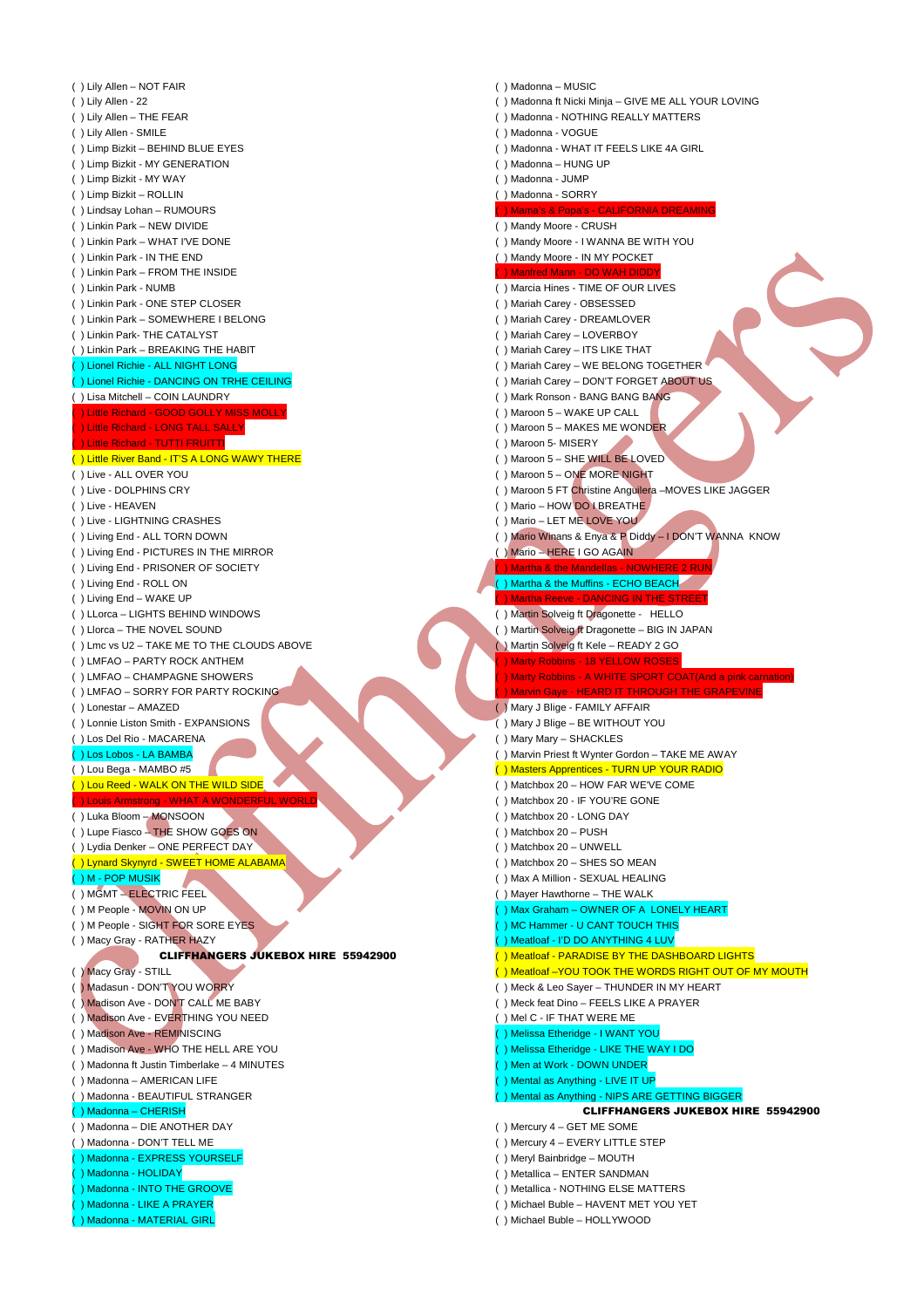) Micheal Jackson & Wil I Am - THE GIRL IS MINE 2008 ( ) Michael Jackson - BILLIE JEAN ( ) Michael Jackson - DON'T STOP TILL YOU GET ENOUGH ( ) Michael Jackson - ROCK WITH YOU () Michael Jackson - THE WAY YOU MAKE ME FEEL ( ) Michael Jackson - THRILLER ( ) Michael Jackson - YOU ROCK MY WORLD ( ) Michael Jackson FT Akon – HOLD MY HAND ( ) Michael Paynter- LOVE THE FALL ( ) Midnight Oil - BEDS ARE BURNING ( ) Midnight Oil - KING OF THE MOUNTAIN ( ) Midnight Oil - POWER & THE PASSION ( ) Midnight Oil - U.S. FORCES ( ) Midnight Star – MIDAS TOUCH ( ) Mighty Mighty Bosstones - THE IMPRESSION THAT I GET ( ) Mika – KICK ASS ( ) Mika – LOVE TODAY ( ) Mika – GRACE KELLY ) Mike & the Mechanics - ALL I NEED IS A MIRACLE ( ) Mike Posner – BOW CHICKA WOW WOW ( ) Mike Posner- COOLER THAN ME ( ) Mike Posner – PLEAASE DON'T GO ( ) Miley Cyrus – CAN'T BE TAMED ( ) Miley Cyrus – THE CLIMB ( ) Miley Cyrus – PARTY IN THE USA ( ) Miley Cyrus – SEE YOU AGAIN ( ) Missy Elliott - 4 MY PEOPLE ( ) Missy Elliott – WORK IT ( ) Missy Elliott – WE RUN THIS ( ) Missy Higgins – TEN DAYS ( ) Missy Higgins – THE SPECIAL TWO ( ) Missy Higgins - EVERYONES WAITING ( ) MisTeeq – SCANDALOUS ( ) Mike Posner – LOOKS LIKE SEX ( ) Mixtures - IN THE SUMMERTIME ( ) Moby - HONEY ( ) Moby - PORCELAIN ( ) Modjo - CHILLIN' ( ) Modjo - LADY (HEAR ME 2NITE) ( ) Mohombi – BUMPY RIDE ( ) Mondo Grosso – TREE AIR RAIN ON EARTH ( ) Monifah - TOUCH IT ) Monkees - DAYDREAM BEL lonkees - I'M A BELIEVER ( ) Montell Jordan - THIS IS HOW WE DO IT ( ) Monty Python - ALWAYS LOOK ON THE BRIGHT SIDE OF LIFE ( ) Moorcheeba - ROME WASN'T BUILT IN A DAY ( ) Mouse T - HORNY ( ) Mr President - COCO JAMBO ( ) Mr Timothy & Inaya Day – I AM THE ONE ( ) Mumford & Sons – ROLL AWAY YOUR STONE ( ) Muse – UNDISCLOSED DESIRES ( ) Muse - UPRISING ( ) Mya - CASE OF THE EX ( ) Mya – FREE ( ) Mya – MY LOVE IS LIKE WO ( ) My Chemical Romance - TEENAGERS ( ) My Chemical Romance – FAMOUS LAST WORDS ( ) My Chemical Romance – WELCOME TO THE BLACK PARADE ( ) My Chemical Romance – NA NA NA ( NA NA NA NA NA NA ) ( ) Mylo & Miami Sound Machine – DOCTOR PRESSURE ( ) N-Dubz – I NEED YOU ( ) N\*SYNC - BYE BYE BYE ( ) N\*SYNC - GIRLFRIEND Feat. Nelly ( ) N\*SYNC - POP lat King & Natalie Cole – UNFORGETTABLE ( ) Natalie Bassingthwaite – ALIVE ( ) Natalie Bassingwaite – LOVE LIKE THIS ( ) Natalie Imbruglia - THAT DAY ( ) Natalie Imbruglia – TORN ( ) Natasha Bendingfield – THESE WORDS ( ) Naughty by Nature - HOLIDAY ( ) Neil Diamond - CRUNCHY GRANOLA

( ) Neil Diamond - HOLY HOLY

( ) Neil Sedaka – CALENDAR GIRL ( ) Neil Young - HEART OF GOLD ( ) Neil Young – OLD MAN ( ) Nelly - COUNTRY GRAMMER ( ) Nelly - E.I. ( ) Nelly - HOT IN HERRE CLIFFHANGERS JUKEBOX HIRE 55942900 ( ) Nelly- JUST A DREAM ( ) Nelly - RIDE WIT ME ( ) Nelly – MY PLACE ( ) Nelly – OVER AND OVER ( ) Nelly – N DEY SAY ( ) Nelly FT T Pain & Akon –MOVE THAT BODY ( ) Nelly & Paull Wall & Ali & g - GRILLZ ( ) Nelly & Christina – TILT YA HEAD BACK ( ) Nelly & Justin Timberlake – WORK IT ( ) Nelly & Kelly - DILEMMA ( ) Nelly Furtado – ALL GOOD THINGS (COME TO AN END) ( ) Nelly Furtado – SAY IT RIGHT ( ) Nelly Furtado - I'M LIKE A BIRD ( ) Nelly Furtado - TURN OFF THE LIGHTS ( ) Nelly Furtado – PROMISCUOS ( ) Nelly Furtado - MANEATER ( ) Nelly & P Diddy – SHAKE YA TAILFEATHER ( ) Nerd ft Nelly Furtado- HOT N FUN ( ) Nelly ft KELLY Rowland – GONE ( ) Neon Trees – 1983 ( ) New Boys ft Chris Brown – BETTER WITH THE LIGHTS OFF ( ) New Jazz Hustlers – NEW JAZZ CITY ( ) New Order – 60 MILES AN HOUR ( ) New Order - TRUE FAITH ( ) New Order – BLUE MONDAY ( ) New Radicals - GET WHAT YOU GIVE ( ) Neyo- BEAUTIFUL MONSTER ( ) NeYo – SO SICK ( ) NeYo - LET ME LOVE YOU UNTIL YOU LEARN TO LOVE YOURSELF ( ) Nick Lachey – WHATS LEFT OF ME ( ) Nick Skitz – SLAVE TO THE MUSIC ( ) Nick Skitz – RUN TO PARADISE ( ) Nicki Minaj – STARSHIPS ( ) Nicki Minaj - VA VA VOOM CLEAN. ( ) Nickelback – IF TODAY WAS YOUR LAST DAY ( ) Nickelback – I'D COME FOR YOU ( ) Nickelback – GOTTA BE SOMEBODY ( ) Nickelback - HOW YOU REMIND ME ( ) Nickelback – FIGURED YOU OUT ( ) Nickelback – SOMEDAY ( ) Nickelback – FEELIN WAY TOO GOOD ( ) Nickelback – FAR AWAY ( ) Nickelback – SAVIN ME ( ) Nickelback – THIS AFTERNOON ( ) Nickleback – ANIMALS ( ) Nickelback – WHEN WE STAND TOGETHER ( ) Nicole Kidman & Ewan Mcgregor – COME WHAT MAY ( ) Nicole Scherzinger – DON'T HOLD YOUR BREATH ( ) Nicole Scherzinger FT 50 Cent - RIGHT HERE ( ) Nicole Scherzinger - WET ( ) Nikki Webster - STRAWBERRY KISSES ( ) Nicki Minaj - POUND THE ALARM ( ) Nina Sky – MOVE YA BODY ( ) Ninedays - ABSOLUTELY ( ) Nirvana - COME AS YOU ARE ( ) Nirvana - SMELLS LIKE TEEN SPIRIT ( ) Nitty – NASTY GIRL ( ) Nivea - DON'T MESS WITH THE RADIO ( ) No Doubt - HELLA GOOD ( ) No Doubt - HEY BABY ( ) No Doubt - ITS MY LIFE ( ) No Doubt - UNDERNEATH IT ALL ( ) No Mercy - KISS YOU ALL OVER ( ) No Mercy - WHERE DO YOU GO

( ) Neil Diamond - SOLITARY MAN

- ( ) Noiseworks HOT CHILLI WOMAN
- ( ) Norah Jones COME AWAY WITH ME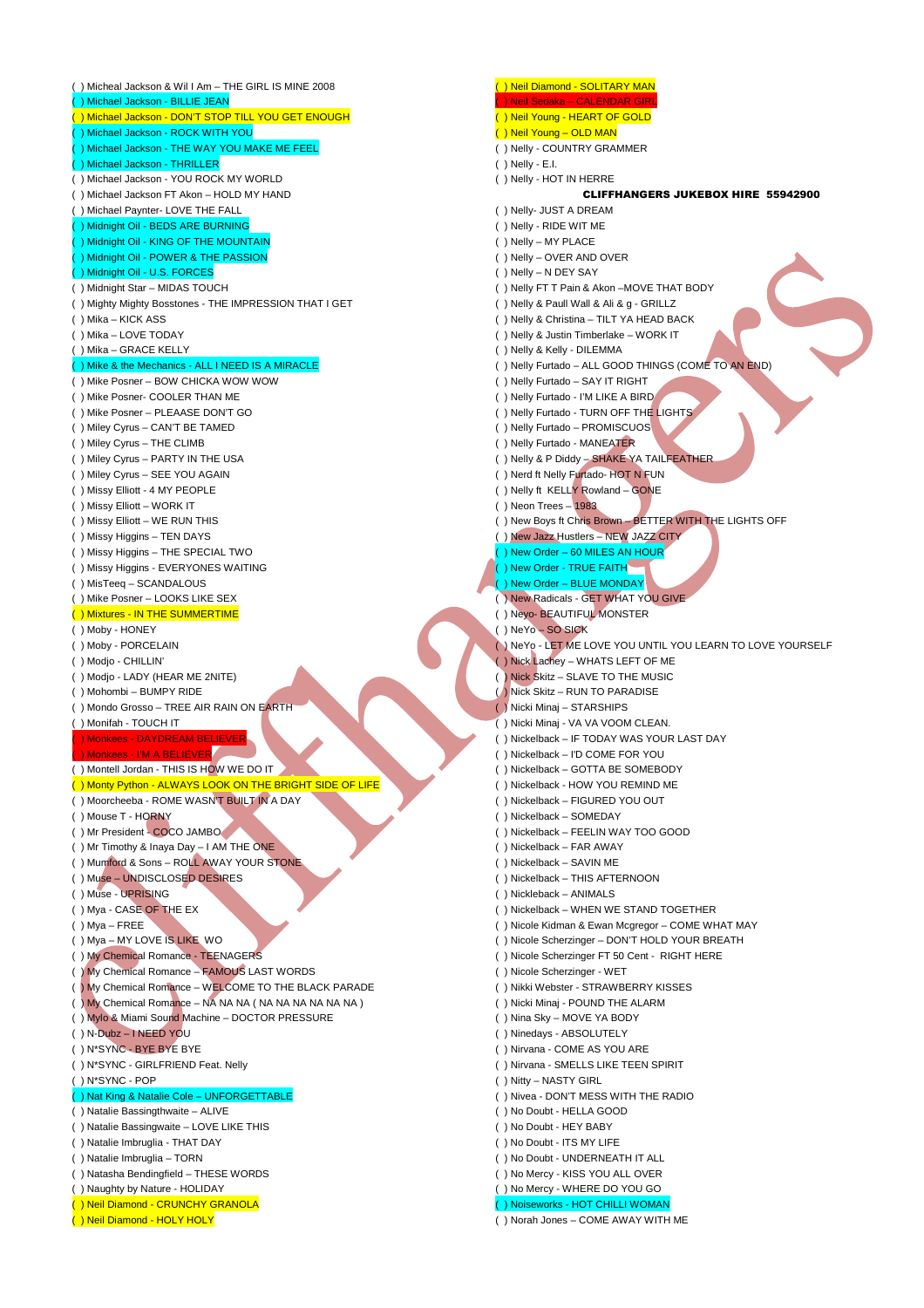( ) Norah Jones – DON'T KNOW WHY ( ) Norman Greenbaum - SPIRIT IN THE SKY ( ) Notorious B.I.G –NASTY GIRL ( ) Novaspace - TIME AFTER TIME ( ) N-Trance - STAYIN' ALIVE ( ) Oasis - SHE'S ELECTRIC ( ) Oasis - WONDERWALL ( ) Offspring - COME OUT & PLAY ( ) Offspring – HIT THAT ( ) Offspring - ORIGINAL PRANKSTER ( ) Offspring - PRETTY FLY FOR A WHITE GUY ( ) Offspring - SELF-ESTEEM ( ) Olivia Newton John – HOPELESSLY DEVOTED TO YOU ( ) Olly Murs – PLEASE DON'T LET ME GO ( ) Olly Murs ft Rizzle Kicks – HEART SKIPS A BEAT ( ) One Republic – STOP AND STARE ( ) One Republic ft B.o.B – GOOD LIFE ( ) One Direction – ONE THING ( ) One Direction - LIVE WHILE WE'RE YOUNG. ( ) Operator Please - LOGIC ( ) Ou Est Le Swimming Pool – DANCE THE WAY I FEEL ( ) Outkast - HEY YA ( ) Outkast – THE WAY YOU MOVE CLIFFHANGERS JUKEBOX HIRE 55942900 ( ) Outkast - ROSES ( ) Original Cast - THE TIME WARP ( ) Outhere Brothers – BOOM BOOM BOOM ( ) Outkast - MS JACKSON ( ) Owl City & Carly Rae Jepsen - GOOD TIME. ( ) P Diddy feat Christina Aguilera – TELL ME ( ) P Diddy - BAD BOY FOR LIFE ( ) P.Diddy feat. Usher - I NEED A GIRL ( ) P Money & Scribe – STOP THE MUSIC ( ) P Money – DANCE WITH YOU ( ) Paffendorf - WHERE ARE YOU ( ) Pandora - A LITTLE BIT ( ) Panic At The Disco – LYING IS THE MOST FUN A GIRL CAN HAVE ... ( ) Panic At The Disco – I WRITE SINS NOT TRAGEDIES ( ) Panic At The Disco – THE BALLAD OF MONA LISA ( ) Panic At The Disco – BUT ITS BETTER IF YOU DO ( ) Panic At The Disco – LETS KILL TONIGHT ( ) Paramore- CAREFUL ( ) Parachute Youth – CANT GET BETTER THAN THIS ( ) Paris – STARS ARE BLIND ( ) Paris Avenue – I WANT YOU ( ) Patrick Fernandez - BORN TO BE ALIVE ( ) Patsy Cline - BLUE MOON OF KENTUCKY ( ) Patsy Cline - CRAZY ( ) Paul Kelly - TO HER DOOR () Paul Mac - JUST THE THING ( ) Paul Mac Feat. Peta Morris - THE SOUND OF BREAKING UP ( ) Paulina Rubino - DON'T SAY GOODBYE ( ) Paulini – ANGEL EYES ( ) Paulini – FIREMAN ( ) Pearl Jam – THE FIXER ( ) Pearl Jam - ALIVE ( ) Pearl Jam - BETTER MAN ( ) Pearl Jam - LAST KISS ( ) Pearl Jam - Black Peggy Lee - FEVER ( ) Peggy Lee - SANTA CLAUS IS COMING 2 TOWN ( ) Pendulum- THE ISLAND ( ) Pendulum-WITCHCRAFT A MAN LUVS A ( ) Pet Shop Boys - WEST END GIRLS ( ) Pet Shop Boys – ALWAYS ON MY MIND ( ) Pete Murray– ALWAYS A WINNER ( ) Pete Murray– SO BEAUTFUL ( ) Pete Murray - OPPORTUNITY ( ) Peter Allen - I GO TO RIO ( ) Peter Andre - MYSTERIOUS GIRL ( ) Peter Frampton - BABY I LOVE YOUR WAY ( ) Petulia Clark - DOWNTOWN ( ) Phil Collins - EASY LOVER

## ( ) Phil Collins - SUSSUDIO

- ( ) Phil Collins YOU CAN'T HURRY LOVE
- ( ) Pink FUNHOUSE
- ( ) Pink BAD INFLUENCE
- ( ) Pink BRIDGE OF LIGHT
- ( ) Pink BLOW ME ONE LAST KISS
- ( ) Pink SO WHAT
- ( ) Pink DEAR MR PRESIDENT
- ( ) Pink F\_\_KIN PERFECT (CLEAN VERSION)
- ( ) Pink LEAVE ME ALONE (I'M LONELY)
- ( ) Pink DON'T LET ME GET ME
- ( ) Pink FAMILY PORTRAIT
- ( ) Pink GET THE PARTY STARTED
- ( ) Pink GOD IS A DJ
- ( ) Pink MOST GIRLS
- ( ) Pink RAISE YOUR GLASS
- ( ) Pink TROUBLE
- ( ) Pink YOU MAKE ME SICK
- ( ) Pink STUPID GIRLS
- ( ) Pink WHO KNEW
- ( ) Pink TRY
- ( ) Pink U + YOUR HAND
- ( ) Pink feat. William Orbit FEEL GOOD TIME
- ( ) Pink Floyd MONEY
- ( ) Pink Floyd WISH YOU WERE HERE
- ( ) Pitbull BON BON
- ( ) Pitbull ft Ne-Yo Afrojack & Nayer GIVE ME EVERYTHING
- ( ) Pitbull I KNOW YOU WANT ME (CALLE OCHO)
- ( ) Pitbull ft T Pain Hey Baby
- ( ) Pitbull feat Shakira GET IT STARTED
- ( ) Pitbull ft Chris Brown INTERNATIONAL LOVE
- ( ) Pitbull ft Marc Anthony RAIN OVER ME
- ( ) Pitbull ft Akon SHUT IT DOWN
- ( ) Pitbull BACK IN TIME
- ( ) Pitbull DON'T STOP THE PARTY.
- ( ) Plain White T's HEY THERE DELILAH
- ( ) Plain White T's RHYTHM OF LOVE
- ( ) Platters THE GREAT PRETENDER

#### CLIFFHANGERS JUKEBOX HIRE 55942900

( ) P'Mint Candy Kids - JINGLE BELLS

- ( ) P'Mint Candy Kids SILENT NIGHT
- ( ) P'Mint Candy Kids THE FIRST NOEL
- ( ) P'Mint Candy Kids WE WISH YOU A MERRY XMAS
- ( ) Pogues DIRTY OLD TOWN

#### ( ) Police – ROXANNE

- ( ) Potbelleez DON'T HOLD BACK
- ( ) Potbelleez SHAKE IT
- ( ) Powderfinger BURN YOUR NAME
- ( ) Powderfinger I DON'T REMEMBER
- ( ) Powderfinger LOST AND RUNNING
- ( ) Powderfinger LIKE A DOG
- ( ) Powderfinger LOVE YOUR WAY
- ( ) Powderfinger MY HAPPINESS
- ( ) Powderfinger MY KIND OF SCENE
- ( ) Powderfinger ON MY MIND
- ( ) Powderfinger THESE DAYS
- ( ) Presets MY PEOPLE
- ( ) Presidents of the USA LUMP
- ( ) Prince CREAM
- ( ) Prince LET'S GO CRAZY
- ( ) Prince LITTLE RED CORVETTE
- ( ) Prince RASPBERRY BERET ( ) Prince - WHEN DOVES CRY
- <mark>( ) Procal Harem WHITER SHADE OF PALE</mark>
- ( ) Proclaimers 500 MILES
- ( ) Prodigy BREATHE
- ( ) Prodigy VOODOO PEOPLE
- ( ) Proffessor Green ft Emeli Sandi READ ALL ABOUT IT (clean)
- ( ) Pseudo Echo FUNKY TOWN
- ( ) PSY GANGNAM STYLE.
- ( ) Public Domain OPERATION BLADE
- ( ) Public Domain ROCK DA FUNKY BEATS
- ( ) Puddle of Mud SHE HATES ME
- ( ) Pussycat Dolls ft Snoop Dogg BOTTLE POP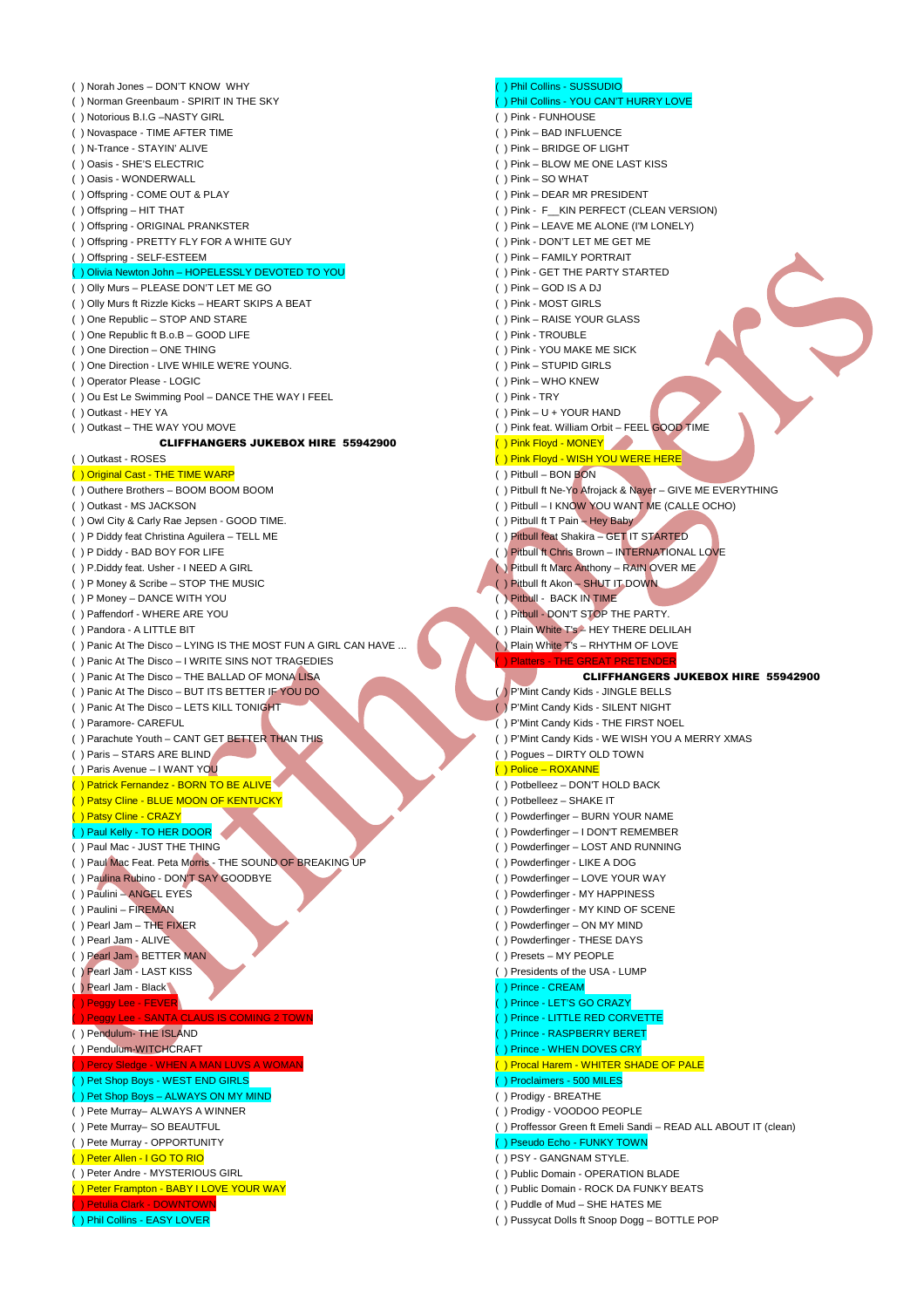( ) Pussycat Dolls – HUSH HUSH ( ) Pussycat Dolls & Timbaland – WAIT A MINUTE ( ) Pussycat Dolls – WHEN I GROW UP ( ) Pussycat Dolls – DON'T CHA ( ) Pussycat Dolls – STICKWITU ( ) Pussycat Dolls – BEEP ( ) Pussycat Dolls – DON'T NEED A MAN ( ) Pussycat Dolls & Snoop Dogg - BUTTONS ( ) Quad City Dj's -C'MON RIDE IT (The Train) ( ) Queen - BOHEMIAN RAPSODY ( ) Queen - CRAZY LITTLE THING ( ) Queen - WE ARE THE CHAMPIONS ( ) Queen - WE WILL ROCK YOU ( ) R Kelly – IGNITION ( ) R Kelly – THOIA THOING ( ) R.E.M. - MAN ON THE MOON ( ) R E M – LOSING MY RELIGION ( ) Red Hot Chili Peppers – HUMP DE BUMP ( ) Red Hot Chili Peppers - CALIFORNICATION ( ) Red Hot Chili Peppers - UNDER THE BRIDGE ( ) Red Hot Chili Peppers - BY THE WAY ( ) Red Hot Chili Peppers – DANI CALIFORNIA ( ) Red Hot Chili Peppers – TELL ME BABY ( ) Red Hot Chili Peppers – SNOW (HEY OH) ( ) Radiators - GIMME HEAD ( ) Ram Jam - BLACK BETTY ( ) Random – PUT YOUR HAND UP ( ) Rascals - GOOD LOVIN ) Ray Charles – HIT THE ROA Ray Charles – WHAT ID SAY ( ) Real McCoy - ANOTHER NIGHT ( ) Rednex - COTTON EYE JOE ( ) Rebbecca Feruson - GLITTER AND GOLD ( ) Redgum – I WAS ONLY 19 ( ) Reece Mastin – GOOD NIGHT ( ) Reece Mastin- SHUT UP AND KISS ME ( ) Reef - PLACE YOUR HANDS ( ) Reezie Kicks - MAMA DO THE HUMP ( ) Regurgitator - POLYESTER GIRL ( ) Richard Clapton - DEEP WATER ) Richie Valens - LA BAMBA ( ) Rick James – SUPERFREAK ( ) Ricki-Lee – CAN'T TOUCH IT ( ) Ricky Martin - LIVIN LAVIDA LOCA ( ) Ricky Martin - NOBODY WANTS TO BE LONELY CLIFFHANGERS JUKEBOX HIRE 55942900 ( ) Ricky Martin - SHE BANGS ( ) Ricky Martin - THE CUP OF LIFE ( ) Ricky Nelson - GARDEN PARTY Ricky Nelson - HELLO MARY ( ) Right Said Fred - I'M 2 SEXY ( ) Righteous Bros - UNCHAINED MELODY Righteous Bros - U'VE LOST THAT L ( ) Rihanna – CALIFORNIA KING BED ( ) Rihanna - CHEERS (DRINK TO THAT) ( ) Rihanna – RUSSIAN ROULETTE ( ) Rihanna - DISTURBIA ( ) Rihanna – DON'T STOP THE MUSIC ( ) Rihanna –ONLY GIRL(IN THE WORLD) ( ) Rihanna – SHUT UP AND DRIVE ( ) Rihanna - UMBRELLA ( ) Rihanna – PON DE REPLAY ( ) Rihanna – IF ITS LOVIN THAT YOU WANT ( ) Rihanna ft Slash-ROCKSTAR 101 ( ) Rihanna – RUDE BOY ( ) Rihanna – S.O.S ( ) Rihanna – S & M ( ) Rihanna – TALK THAT TALK (clean) ( ) Rihanna – TE AMO ( ) Rihanna – UNFAITHFUL ( ) Rihanna – WE RIDE ( ) Rihanna - DIAMONDS ( ) Rihanna ft Jake – WHATS MY NAME ( ) Rihanna ft Calvin Harris – WE FOUND LOVE ( ) Rihanna –YOU DA ONE ( ) Rita Ora ft tinie Tempeh – RIP ( ) Rita Ora - HOW WE DO PARTY ( ) Riva Feat. Danni Minogue - WHO DO YOU LOVE NOW ( ) Rob Mills – MS VANITY ( ) Rob Thomas – HER DIAMONDS ( ) Rob Thomas – GIVE ME THE MELTDOWN ( ) Rob Thomas – LONELY NO MORE ( ) Rob Thomas – THIS IS HOW A HEART BREAKS ( ) Rob Thomas – EVER THE SAME ( ) Robbie Williams - BODIES ( ) Robbie Williams - BETTER MAN ( ) Robbie Williams – COME UNDONE ( ) Robbie Williams - FEEL ( ) Robbie Williams - LET ME ENTERTAIN YOU ( ) Robbie Williams - ROCK DJ ( ) Robbie Williams – SOMETHING BEAUTIFUL ( ) Robbie Williams – SUPREME ( ) Robbie Williams – RADIO ( ) Robbie Williams - ANGELS ( ) Robbie Williams / Nicole Kidman - SOMETHING STUPID ( ) Robbie Williams – RUDEBOX ( ) Robbie Williams – LOVELIGHT ( ) Robbie Williams – YOU KNOW ME ( ) Robert Miles - CHILDREN ( ) Robert Palmer - ADDICTED TO LOVE ( ) Robert Palmer - BAD CASE OF LOVIN YOU ( ) Robert Palmer - SIMPLY IRRESISTABLE ( ) Rockmelons - THAT WORD L.O.V.E ( ) Rocky Horror Picture Show - THE TIME WARP ( ) Rod Stewart - DO YOU THINK I'M SEXY ) Rod Stewart - MAGGIE MAY ( ) RogerSeventyTwo – YOU TAKE ME HIGHER ( ) Rogue Traders – WHAT YOU'RE ON ( ) Rogue Traders – I NEVER LIKED YOU ( ) Rogue Traders – DON'T YOU WANNA FEEL ( ) Rogue Traders – WAY TO GO ( ) Rogue Traders – VOODOO CHILD ( ) Rogue Traders – WATCHING YOU ( ) Rogue Traders – WOULD YOU RAISE YOUR HANDS ( ) Rogue Traders – WERE COMING HOME ( ) Rogue Traders & INXS – ONE OF MY KIND CLIFFHANGERS JUKEBOX HIRE 55942900 ( ) Rolling Stones - (I Can't Get No) SATISFACTION ( ) Rolling Stones - BROWN SUGAR ( ) Rolling Stones - HONKY TONK WOMAN ) Rolling Stones - JUMPING JACK FLASH ( ) Rolling Stones - LETS SPEND THE NIGHT TO ( ) Rolling Stones - START ME UP ( ) Romantics - WHAT I LIKE ABOUT YOU ( ) Ronan Keating - I LOVE WHEN WE DO ( ) Ronan Keating - IF TOMORROW NEVER COMES ( ) Ronan Keating - LIFE IS A ROLLERCOASTER ( ) Ronan Keating - THE WAY YOU MAKE ME FEEL ( ) Ronan Keating - WHEN U SAY NOTHING AT ALL ( ) Ronan Keating & Lulu – WEVE GOT TONIGHT ( ) Ronny Jordan – THE JACKAL ( ) Room 5 feat Oliver Cheath – MAKE LUV ) Rose Tattoo - BAD BOY FOR LOVE ( ) Roxette - IT MUST HAVE BEEN LOVE ( ) Roxette - THE LOOK ( ) Roy Orbison - PRETTY WOMAN ( ) Roy Orbison - WORKING FOR THE MAN ( ) Roy Orbison - YOU GOT IT ( ) Rozella - EVERYBODY'S FREE ( ) Run DMC - WALK THIS WAY ( ) Run DMC vs Jason Nevins - IT'S LIKE THAT ( ) Russell Morris - THE REAL THING ( ) Russell Morris - WINGS OF AN EAGLE ( ) S Club 7 - DON'T STOP MOVIN' ( ) S Club 7 - REACH ( ) S Club 7 - S CLUB PARTY

( ) Rihanna - WHERE HAVE YOU BEEN

( ) S2S - WHAT'S A GIRL 2 DO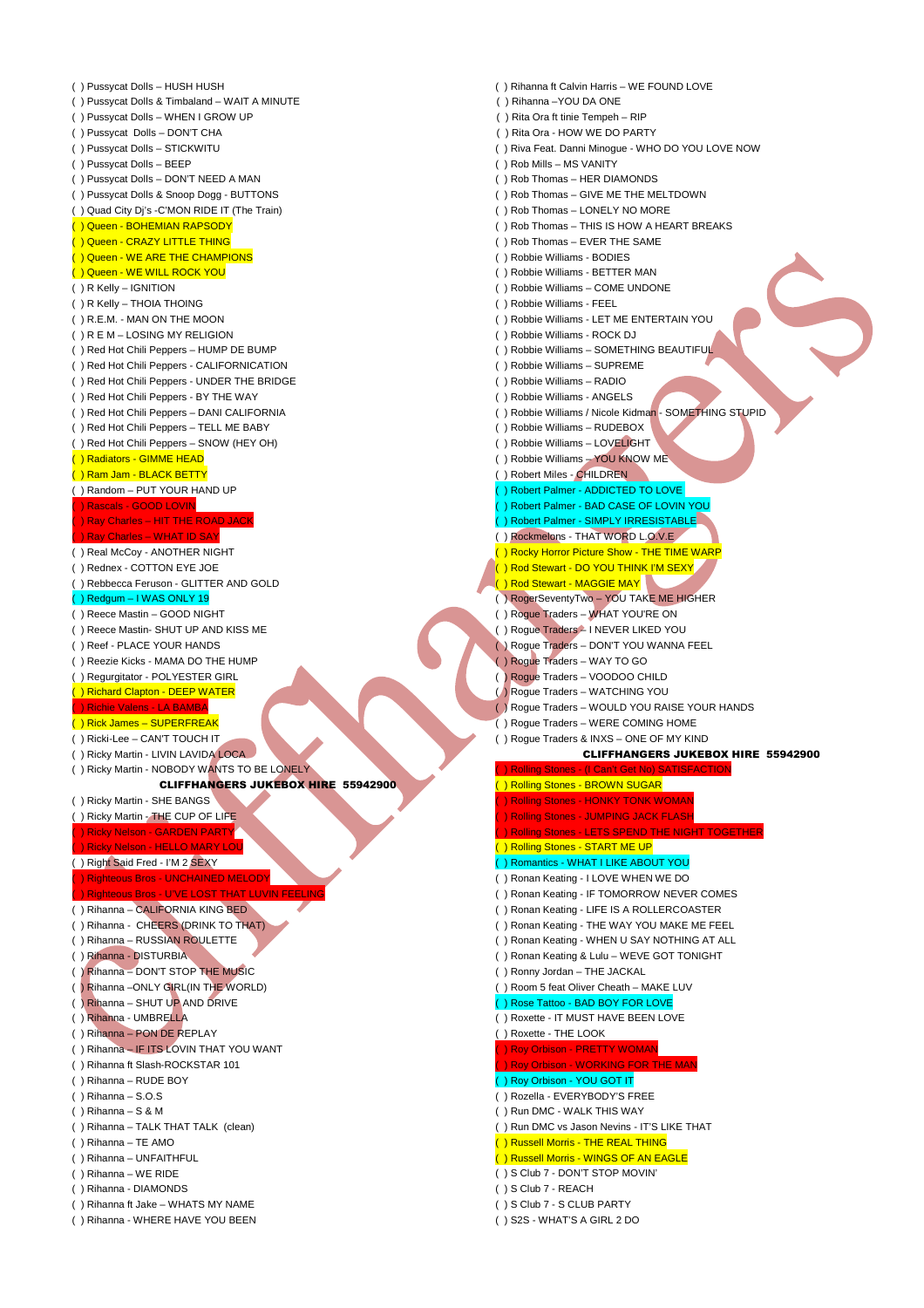( ) Sade - SMOOTH OPERATOR ( ) Sade – COULDN'T LOVE YOU ANY MORE ( ) Sade – YOURE LOVE IS KING ( ) Salt & Pepper - PUSH IT ( ) Salt & Pepper - SHOOP ( ) Salt'n'Pepper - THE BRICK TRACK VS GIDDY UP ( ) Sam & Dave - SOUL MAN ( ) Sam & the Womp - BOM BOM ( ) Samantha Mumba - BODY II BODY ( ) Samantha Mumba - Gotta Tell You ( ) San cisco - AWKWARD ( ) Sandi Thom – PUNK ROCKER ( ) Santa Esmerelda - DON'T LET ME BE MISUNSDERSTOOD ( ) Santana ft Chad Kroeger – INTO THE NIGHT ( ) Santana - BLACK MAGIC WOMAN ( ) Santana – JUST FEEL BETTER ( ) Santana – GAME OF LOVE ( ) Santana – SMOOTH ( ) Sara Bareilles - UNCHARTED ( ) Sara Storer – BUFFALO BILL ( ) Sarah Connor – BOUNCE ( ) Sarah Mclachan - STUPID ( ) Sash - ADELANTE ( ) Sash - WITH MY OWN EYES ( ) Savage & Akon MOONSHINE ( ) Savage Garden - AFFIRMATION ( ) Savage Garden - CHAINED TO YOU ( ) Savage Garden - I KNEW I LOVED YOU ( ) Savage Garden - THE ANIMAL SONG ( ) Savage Garden - TRULY MADLY DEEPLY ( ) Sawyer Brown - TREAT HER RIGHT ( ) Scandal'us - ME, MYSELF & I ( ) Scarlett Belle – FREAK TONIGHT ( ) Scarlett Belle – LOVER BOY ( ) Schnappi – CROCKODILE SONG ( ) Scissor Sisters – TAKE YOUR MAMA ( ) Scissor Sisters – FILTHY GORGEOUS ( ) Scissor Sisters – I DON'T FEEL LIKE DANCIN ( ) Scooter - NESSAJA ( ) Scooter - THE LOGICAL SONG ( ) Scott Cain (Popstars) - I'M MOVING ON ( ) Scott McKenzie - SAN FRANSISCO ( ) Scouting for girls-FAMOUS ( ) Scouting For Girls – THIS AIN'T A LOVE SONG ( ) Screaming Jets – BETTER ( ) Script, The – BEFORE THE WORST ( ) Script, The – BREAKEVEN CLIFFHANGERS JUKEBOX HIRE 55942900 ( ) Scribe – NOT MANY ( ) Seal - KISS FROM A ROSE ( ) Seamus Haji V Mark Knight – GOOD TIMES ( ) Sean Kingston – BEAUTIFUL GIRLS ( ) Sean Kingston ft Justin Beiber – EENIE MEENIE ( ) Sean Kingston ft Nicky Minaj- LETTING GO DUTTY LOVE ( ) Sean Paul – GET BUSY ( ) Sean Paul - TEMPERATURE ( ) Seekers - GEORGY GIRL ( ) Seether & Amy Lee – BROKEN ( ) Selina Gomez – Naturally ( ) Selina Gomez – LOVE YOU LIKE A LOVE SONG ( ) Selwyn - BUGGIN' ME ( ) Selwyn - RICH GIRL ( ) Selwyn - WAY LOVES SUPPOSED TO BE ( ) Semisonic - CLOSING TIME ( ) September – ME AND MY MICROPHONE ( ) Shaft - MAMBO ITALIANO ( ) Shaft - MUCHO MAMBO (Sway) ( ) Shaggy – HEY SEXY LADY ( ) Shaggy - IN THE SUMMERTIME ( ) Shaggy - LUV ME LUV ME ( ) Shaggy & Ali G - ME JULIE ( ) Shaggy feat. Rayvon - ANGEL ( ) Shaggy feat. Rikrok - IT WASN'T ME ( ) Shakaya - STOP CALLING ME

( ) Shakaya – THE WAY YOU MAKE ME FEEL ( ) Shakira - OBJECTION (Tango) ( ) Shakira – THE ONE ( ) Shakira - UNDERNEATH YOUR CLOTHES ( ) Shakira - WHENEVER WHEREVER ( ) Shakira & Wyclef Jean – HIPS DON'T LIE ( ) Shania Twain - DON'T BE STUPID ( ) Shania Twain - FROM THIS MOMENT ( ) Shania Twain - IF YOU'RE NOT IN IT 4 LUV ( ) Shania Twain – IM GONNA GETCHA GOOD ( ) Shania Twain - MAN I FEEL LIKE A WOMAN ( ) Shania Twain - THAT DON'T IMPRESS ME MUCH ( ) Shania Twain - YOU'RE STILL THE ONE ( ) Shania Twain - YOU'VE GOT A WAY ( ) Shania Twain – HONEY IM HOME ( ) Shanks & Bigfoot - SWEET LIKE COCOLATE ( ) Shannon Noll - LOUD ( ) Shannon Noll & Natalie Bassingthwaite – DON'T GIVE UP ( ) Shannon Noll – WHAT ABOUT ME ( ) Shannon Noll – DRIVE ( ) Shannon Noll – LEARN TO FLY ( ) Shannon Noll – LIFT ( ) Shannon Noll – NOW I RUN ( ) Shannon Noll – LONELY ( ) Shave – CHANGE YOUR HEART ( ) Shaun Mullins - LULLABY ( ) Sherbet - HOWZAT ( ) Sheryl Crow - ALL I WANNA DO ( ) Shinedown – SECOND CHANCE ( ) Shirley Bassey - BIG SPE ( ) Shocking Blue – VENUS ( ) Short Stack – SWEET DECEMBER ( ) Short Stack – HEART BREAK MADE ME A KILLER ( ) Short Stack – PLANETS ( ) Short Stack – WE DANCE A DIFFERENT BEAT ( ) Silverchair – STRAIGHT LINES ( ) Silverchair - TOMORROW ) Simon & Garfunkel - MRS ROBINSON ( ) Simple Minds – DON'T YOU FORGET ABOUT ME **Simple Minds – WATERFRONT** ( ) Simple Plan – WHEN I'M GONE ( ) Simple Plan – PERFECT ( ) Simple Plan – ADDICTED ( ) Simple Plan – WELCOME TO MY LIFE ( ) Simple Plan – SHUT UP ( ) Simple Plan – I WAS HERE ( ) Simple Plan – UNTITLED ( ) Simple Plan - Astronout ( ) Simple Plan – CRAZY ( ) Simple Plan ft N Bedingfield – JET LAG ( ) Simple Plan ft Rivers Cuomo – CANT KEEP MY HANDS OFF YOU ( ) Sisqo - DANCE FOR ME ( ) Sisqo - GOT TO GET IT ( ) Sisqo - RELEASE THE DRAGON ( ) Sister Sledge - WE ARE FAMILY ( ) Sixpence non the Richer - KISS ME ( ) Skrillex – BANGARANG ( ) Skrillex - MAKE IT BUN DEM. ( ) Skunkhour - UP TO OUR NECKS IN IT CLIFFHANGERS JUKEBOX HIRE 55942900 ( ) Skyhooks - ALL MY FRIENDS ARE GETTING MARRIED ( ) Skyhooks - LIVING IN THE 70'S ( ) Slim Dusty - DUNCAN ) Slim Dusty – LIGHTS ON THE HILL ( ) Slim Dusty - PUB WITH NO BEER ( ) Slinkee Minx – SUMMER RAIN ( ) SM Traxx - GOT THE GROOVE ( ) Smash Mouth - ALL STAR ( ) Smash Mouth - I'M A BELIEVER ( ) Smash Mouth - WALKING ON THE SUN ( ) Smashing Pumpkins - BULLET WITH BUTTERFLY WINGS ( ) Sneaker pimps – 6 UNDERGROUND

- ( ) Sneaky Sound System UFO
- ( ) Sneaky Sound System GOODBYE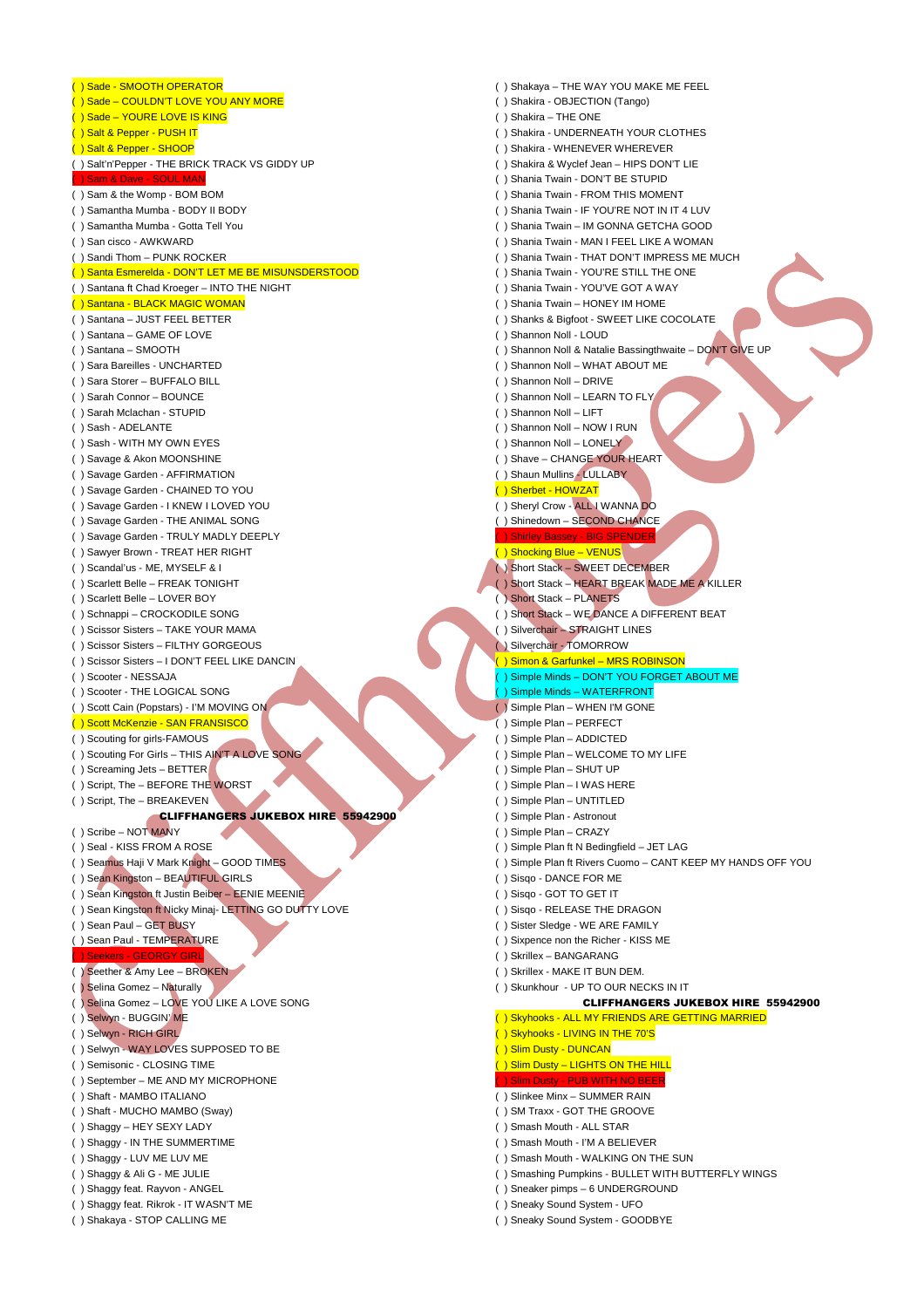( ) Sneaky Sound System – PICTURES ( ) Sneaky Sound System – REALLY WANT TO SEE YOU AGAIN ( ) Sneaky Sound System – WE LOVE ( ) Sniff'n'tears - DRIVERS SEAT ( ) Snoop Dogg – BEAUTIFUL ( ) Snoop Dogg – SIGNS ( ) Snoop Dog ft David Guetta – SWEAT ( DAVID GUETTA REMIX) ( ) Snoop Dog ft T Pain - BOOM ( ) Snoop Dog & Pharell – DROP IT LIKE ITS HOT ( ) Snow Patrol – CHASING CARS Soft Cell - TAINTED LOVE ( ) Sonia Da Da - YOU DO TREAT ME NO GOOD ( ) Sonique - IT FEELS SO GOOD ( ) Sonique - SKY ( ) Sonny & Cher - I GOT YOU BABE ( ) Sophie Ellis Bextor - GET OVER YOU ( ) Sophie Ellis Bextor - MURDER ON THE DANCEFLOOR ( ) Sophie Monk – GET THE MUSIC ON ( ) Sophie Monk – INSIDE OUTSIDE ( ) Soul Decision – FADED ( ) Soulja Boy ft Tellem & Sammie – KISS ME THRU THE PHONE ( ) Soulja Boy – CRANK THAT ( ) Soundbluntz – BILLIE JEAN ( ) Spandau Ballet - TRUE ( ) Spencer Davis - GIVE ME SOME LOVIN' pencer Davis - KEEP ON RUNNING ( ) Spice Girls - HOLLER ( ) Spice Girls - LET LOVE LEAD THE WAY ( ) Spice Girls – STOP ( ) Spiderbait – BLACK BETTY ( ) Spiderbait - BUT ME A PONY ( ) Spiller - GROOVEJET ( ) Spin Doctors - TWO PRINCES ( ) Split Enz - I GOT YOU ( ) St Germain – SO FLUTE ( ) St Germain – SURE THING ( ) St Germain – ROSE ROUGE ( ) St Germain – MONTEGO BAY SPLEEN ( ) Stacie Orrico – MORE TO LIFE ( ) Stacie Orrico – STUCK ( ) Stacie Orrico – IM NOT MISSING YOU ( ) Staind - IT'S BEEN A WHILE ( ) Stan Walker – BLACK BOX ( ) Stan Walker – CHOOSE YOU ( ) Stan Walker – LOUD ( ) Stan Walker – UNBROKEN ) Stars on 45 - IN THE MOOD ( ) Stars on 54 - IF YOU COULD READ MY MIND ( ) Starsailor – FOUR TO THE FLOOR ( ) Status Quo – ROCKIN ALL OVER THE WORLD ) Status Quo - ROLL OVER LAY DOWN ( ) Status Quo – WHATEVER YOU WANT ( ) Steelers Wheel - STUCK IN THE MIDDLE ( ) Steely Dan - HEY 19 ( ) Steely Dan - REELING IN THE YEARS ( ) Stephanie McIntosh - MISTAKE ( ) Steppenwolf - BORN TO BE WILD ( ) Steps - 5,6,7,8 ( ) Stereophonics – DAKOTA ) Steve Aoki & Laidback Luke - TURBULENCE ( ) Steve Earl - COPPERHEAD ROAD ( ) Steve Harley - MAKE ME SMILE ( ) Stevie Wonder - HAPPY BIRTHDAY ( ) Stevie Wonder - MASTER BLASTER ( ) Stevie Wonder – SUPERSTITION ( ) Stevie Wonder – HIGHER GROUND ( ) Stevie Wright – EVIE CLIFFHANGERS JUKEBOX HIRE 55942900 ( ) Stray Cats - ROCK THIS TOWN ( ) Style Council - SHOUT TO THE TOP ( ) Sugar Ray - EVERY MORNING ( ) Sugababes – OVERLOAD ( ) Sugababes – ROUND ROUND ( ) Sugababes – PUSH THE BUTTON

( ) Sugababes – RED DRESS ( ) Sugarlips - LITTLE PIECE OF YOU ( ) Sunnyboys - ALONE WITH YOU ( ) Superjesus - GRAVITY ( ) Superman Lovers - STARLIGHT ( ) Supremes - LOVE CHILD ( ) Supremes - STOP IN THE NAME OF LOVE ( ) Survivor - EYE OF THE TIGER ( ) Suzi Quatro - DEVIL GATE DRIVE ( ) Swedish House Mafia Vs Tinietenpah – MIAMI 2 IBEZA ( ) Swedish House Mafia - DONT YOU WORRY CHILD ( ) Sweet - BALLROOM BLITZ ( ) Sweet - BALLROOM BLITZ ( ) Sweet - PEPPERMINT TWIST () Swingers - COUNTING THE BEAT ( ) Sylvester - DO YOU WANNA FUNK ( ) T-Pain ft Christ Brown – FREEZE ( ) T-Pain ft Wiz Khalifa & Lily Allen – 5 O CLOCK ( ) Taio-Cruz ft Ludacris – BREAK YOUR HEART ( ) Taio-Cruz ft Kylie Minogue – HIGHER ( ) Taio Cruz-DYNAMITE ( ) Taio Cruz ft Chris Brown - HANGOVER ( ) Taio Cruz - THERE SHE GOES ( ) Taio-Cruz - TROUBLEMAKER ( ) Taio Cruz – FAST CAR ( ) Talking Heads - AND SHE WAS ( ) Talking Heads - ROAD TO NOWHERE ( ) Tammy Wynette - STAND BY YOUR MAN ( ) Tamperer - FEEL IT ( ) Tatu – ALL THE THINGS SHE SAID ( ) Tatu – NOT GONNA GET US ( ) Taylor Swift – BACK TO DECEMBER ( ) Taylor Swift - MINE ( ) Taylor Swift – YOU BELONG TO ME ( ) Taylor Swift - I KNEW YOU WERE TROUBLE. ( ) Taylor Swift - WE ARE NEVER EVER GETTING BACK TOGETHER ( ) Taxiride - CREEPIN UP SLOWLY ( ) Taxiride - GET SET ) Tears For Fears - EVERYBODY WANTS TO RULE THE WORLD ( ) Tears For Fears - SHOUT ( ) Ted Mulry Gang - JUMP IN MY CAR ( ) Teddy Geiger – FOR YOU I WILL ( ) Temptations - MY GIRL ( ) Tenacious D - TRIBUTE ( ) Tennessee Ernie Ford - O COME ALL YE FAITHFUL ( ) The Ashton Shuffle – YOUR LOVE ( ) The Baseballs - UMBBRELLA ( ) The Black Keys – LONELY BOY ( ) The Fray - HEARTBEAT ( ) The Hoosiers- CHOICES ( ) The Jezabels - ENDLESS SUMMER ( ) The Naked & Famous – ALL OF THIS ( ) The Naked & Famous – YOUNG BLOOD ( ) The Potbelleez – FROM THE MUSIC ( ) The Potbelleez – MIDNIGHT MIDNIGHT ( ) The Potbelleez – FEED OFF ME ( ) The Potbelleez-HELLO ( ) The Script – FOR THE FIRST TIME ( ) The Script – IF YOU EVER COME BACK ( ) The Script – NOTHING ( ) The Wombats-TOKYO ( ) Thelma Houston - DON'T LEAVE ME THIS WAY ( ) Them – GLORIA ( ) These Kids wear Crowns – JUMPSTART ( ) These Kids wear Crowns - BREAK IT UP ( ) Thicke – WHEN I GET YOU ALONE ( ) Thin Lizzy - BOYS ARE BACK IN TOWN ( ) Thirsty Merc – 20 GOOD REASONS ( ) Thirsty Merc – EMANCIPATE MYSELF ( ) Thirsty Merc- MOUSETRAP HEART ( ) Thirsty Merc – SOMEDAY SOMEDAY ( ) Thirsty Merc- TOMMY & KRISTA ( ) Three Dog Night - JOY TO THE WORLD Thunderclap Newman – SOMETHING IN THE AIR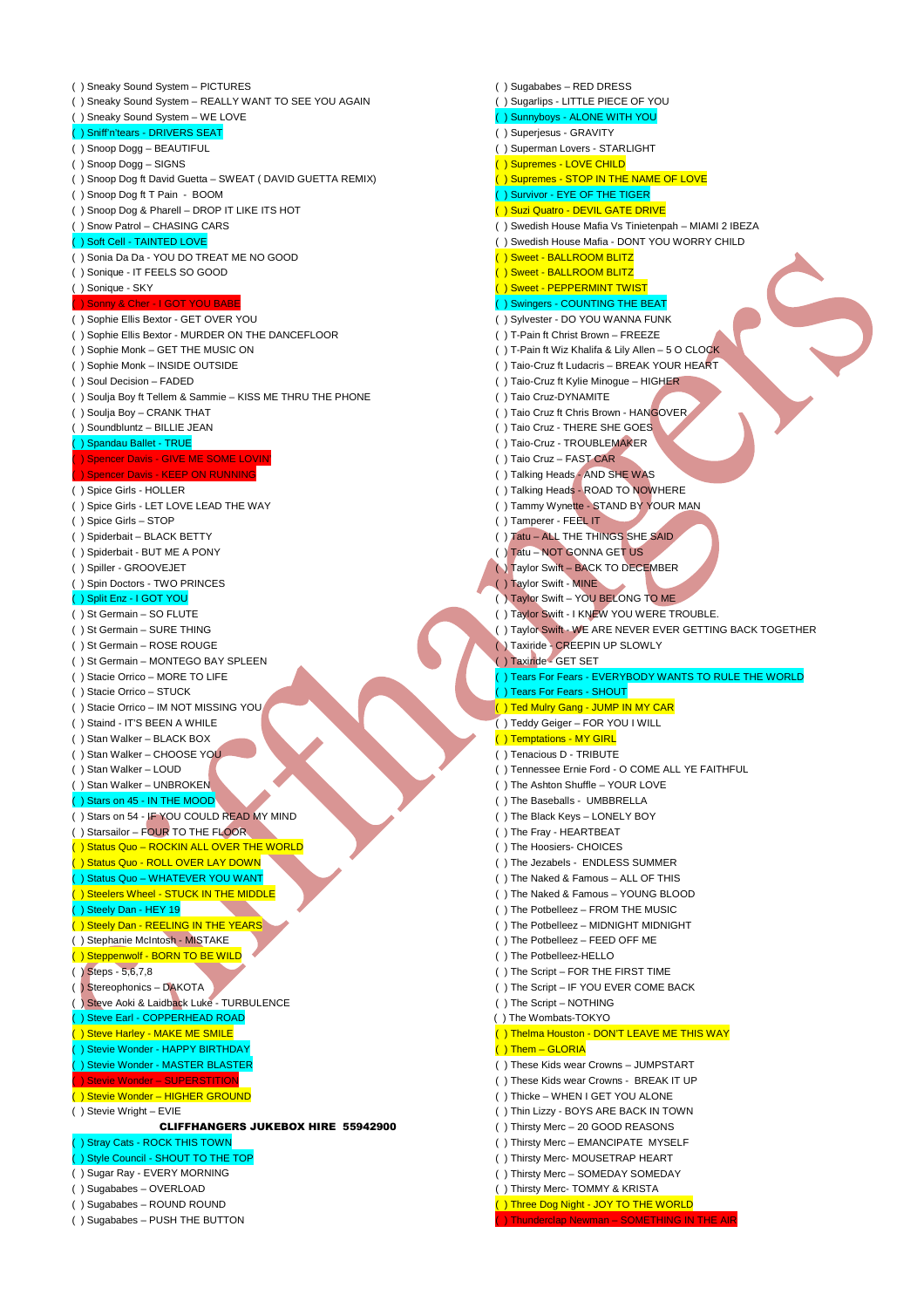| () T.I. ft Keri Hilson- GOT YOUR BACK                            | () Uncle Kracker - FOLLOW ME                   |  |
|------------------------------------------------------------------|------------------------------------------------|--|
| () T.I. Feat Rhianna - LIVE YOUR LIFE                            | () Underworld - BORN SLIPPY                    |  |
| () Tiesto V Diplo ft busta Rhymes - C'MON (CATCH EM BY SURPRISE) | () Underworld - UNDERNEATH THE RADAR           |  |
| () Tight Fit - BACK TO THE SIXTIES                               | $( ) US3 - CANTALOOP$                          |  |
| () Timbaland ft Nelly Furtado & SoShy - MORNING AFTER DARK       | () Usher ft Will I Am - OMG                    |  |
| () Timbaland ft Katy Perry - IF WE EVER MEET AGAIN               | () Usher ft Pitbull-DJ GOT US FALLIN' IN LOVE  |  |
| <b>CLIFFHANGERS JUKEBOX HIRE 55942900</b>                        | () Usher ft Jay Z - HOT TOTTIE                 |  |
| () Timbaland feat Keri Hilson - SCREAM                           | () Usher - POP YA COLLAR                       |  |
| () Timbaland feat Keri Hilson - THE WAY I ARE                    | () Usher - U GOT IT BAD                        |  |
| () Timomatic - SET IT OFF                                        | () Usher - U TURN                              |  |
| () Timomatic - INCREDIBLE.                                       | () Usher - Yeah                                |  |
| () Timomatic - CAN YOU FEEL IT                                   | () Usher - YOU REMIND ME                       |  |
| () Tim Berg - BROMANCE (THE LOVE YOU SEEK)                       | $( )$ Usher - BURN                             |  |
| () Tim Deluxe - IT JUST WON'T DO                                 | () Usher - CLIMAX                              |  |
| () Tim Mcgraw - SOMETHING LIKE THAT                              | () Usher - CONFESSIONS PART 2                  |  |
| () Tinie Tempah ft Eric Turner – WRITTEN IN THE STARS            | () Usher - CAUGHT UP                           |  |
| () Tinie Tempah ft - INVINCIBLE                                  | () Usher - MORE                                |  |
| () Tina Arena - SORRENTO MOON                                    | <b>CLIFFHANGERS JUKEBOX HIF</b>                |  |
| () Tina Arena - SYMPHONY OF LIFE                                 | () Utah Saints - SOMETHING GOOD 08             |  |
| () Tina Cousins – FOREVER                                        | $( )$ Van Halen - JUMP                         |  |
| () Tina Cousins - WONDERFUL LIFE                                 | () Vandalism & Staic Revenger - VEGAS          |  |
| () Tina Turner - NUTBUSH                                         | ) Van Morrison - BRIGHT SIDE OF THE ROAD       |  |
|                                                                  |                                                |  |
| () Tina Turner - THE BEST                                        | ) Van Morrison - BROWN EYED GIRL               |  |
| () Ting Tings - THAT'S NOT MY NAME                               | () Van Morrison - DAYS LIKE THIS               |  |
| () Tom Cochrane - LIFE IS A HIGHWAY                              | ( ) Van Morrison - GLORIA                      |  |
| ( ) Tom Jones - IT'S NOT UNUSUAL                                 | () Van Morrison - HAVE I TOLD YOU LATELY       |  |
| () Tom Jones - SEX BOMB                                          | () Van Morrison - MOONDANCE                    |  |
| () Tom Novy - YOUR BODY                                          | () Vanessa Amorosi - THIS IS WHO I AM          |  |
| () Tom Robinson - 2,4,6,8 MOTORWAY                               | () Vanessa Amorosi - PERFECT                   |  |
| () Tommy Lee - GOOD TIMES                                        | () Vanessa Amorosi - ABSOLUTELY EVERYBODY      |  |
| () Tommy Sunshine & disco fries - DON'T LOOK BACK                | () Vanessa Amorosi - EVERYTIME I CLOSE MY EYES |  |
| () Tommy Trash & Tom Piper – ALL MY FRIENDS (REDIAL REMIX)       | () Vanessa Amorosi - HAVE A LOOK               |  |
| () Tone Loc - FUNKY COLD MEDINA                                  | () Vanessa Amorosi - HOLIDAY                   |  |
| () Toni Basil - MICKEY                                           | () Vanessa Amorosi - SHINE                     |  |
| () Tonic - IF YOU COULD ONLY SEE                                 | () Vanessa Amorosi - THE POWER                 |  |
| () Tony Bennett & Lady Ga Ga - THE LADY IS A TRAMP               | () Vanessa Carlton - A THOUSAND MILES          |  |
| () Toploader - DANCING IN THE MOONLIGHT                          | () Vanilla Ice - ICE ICE BABY                  |  |
| () Toto - AFRICA                                                 | () Vapors - TURNING JAPANESE                   |  |
| () Toto - HOLD THE LINE                                          | () Vengaboys - BOOM BOOM BOOM                  |  |
| ( ) Toya - I DO                                                  | (A) Vanessa Amorosi - MR MYSTERIOUS            |  |
| () Traditional - HAPPY BIRTHDAY                                  | ( ) Vanessa Amorosi - SHINE                    |  |
| () Train - DROPS OF JUPITER                                      | () Vanessa Amorosi - THE POWER                 |  |
| () Train- IF IT'S LOVE                                           | () Vanessa Carlton - A THOUSAND MILES          |  |
| () Train – SOUL SISTER                                           | () Vanilla Ice - ICE ICE BABY                  |  |
| () Train - DRIVE BY                                              | () Vapors - TURNING JAPANESE                   |  |
| () Train - 50 WAYS TO SAY GOODBYE.                               | () Vengaboys - BOOM BOOM BOOM                  |  |
| () Trampps - DISCO INFERNO                                       | () Vengaboys - SHA LA LA LA                    |  |
| () Travie McCoy - BILLIONAIRE                                    | () Vengaboys - WE LIKE TO PARTY                |  |
| () Travie McCoy-WE"LL BE ALRIGHT                                 | () Veronicas - THIS LOVE                       |  |
| () Travis -WHY DOES IT ALWAYS RAIN ON ME                         | () Veronicas - UNTOUCHED                       |  |
| () Trey Songz ft Nicki Minaj - BOTTOMS UP                        | () Veronicas - HOOK ME UP                      |  |
| () Trisha Yearwood - HOW DO LIVE                                 | () Veronicas - 4 EVER                          |  |
| () Troggs - WILD THING                                           | () Veronicas - EVERYTHING IM NOT               |  |
| () Turtles - HAPPY TOGETHER                                      | () Veronicas - WHEN IT ALL FALLS APART         |  |
| () TV Rock ft Rudy - IN THE AIR                                  | () Veronicas - REVOLUTION                      |  |
| () TV Rock - THE OTHERS                                          | () Village People - IN THE NAVY                |  |
| () TV Rock - FLAUNT IT                                           | () Village People - MACHO MAN                  |  |
| () TV Theme - PETTICOAT JUNCTION                                 | () Village People - YMCA                       |  |
| () TWENTY ONE TODAY                                              | () Violent Femmes - ADD IT UP                  |  |
| () Twista - SUNSHINE                                             | () Violent Femmes - BLISTER IN THE SUN         |  |
| () U2 - ALL I WANT IS YOU                                        | () Vitamin C - FRIENDS FOREVER                 |  |
| () U2 - BEAUTIFUL DAY                                            | () Vitamin C - THE ITCH                        |  |
| ()U2 - ELEVATION                                                 | () Wale ft. Lady GaGa - CHILLIN                |  |
| () U2 – PRIDE                                                    | () Washington-SUNDAY BEST                      |  |
| () U2 - STILL HAVEN'T FOUND WHAT I'M LOOKING 4                   | () Wayne Newton - RUDOLPH RED NOSE REINDEER    |  |
| () U2 - STUCK IN A MOMENT                                        | () WEDDING MARCH                               |  |
| () U2 - WITH OR WITHOUT YOU                                      | () We the Kings - CHECK YES JULIET             |  |
| ()U2 – VERTIGO                                                   | () We the Kings - SAY YOU LIKE ME              |  |
| ( ) U2 – SOMETIMES YOU CANT MAKE IT ON YOUR OWN                  | () Wes Carr - YOU                              |  |
| () U2 & Greenday - SAINTS ARE COMING                             | () Wes Carr - FEELS LIKE WHOA                  |  |
| () UB40 - CAN'T HELP FALLING IN LOVE                             | () Wes Carr - BEEN A LONG TIME                 |  |
| () UB40 - I GOT YOU BABE                                         | () Westlife - IF I LET YOU GO                  |  |
| () UB40 - RED RED WINE                                           | () Westlife - MY LOVE                          |  |
| () UK Squeeze - COOL FOR CATS                                    | () Westlife - UPTOWN GIRL                      |  |
|                                                                  |                                                |  |

CLIFFHANGERS JUKEBOX HIRE 55942900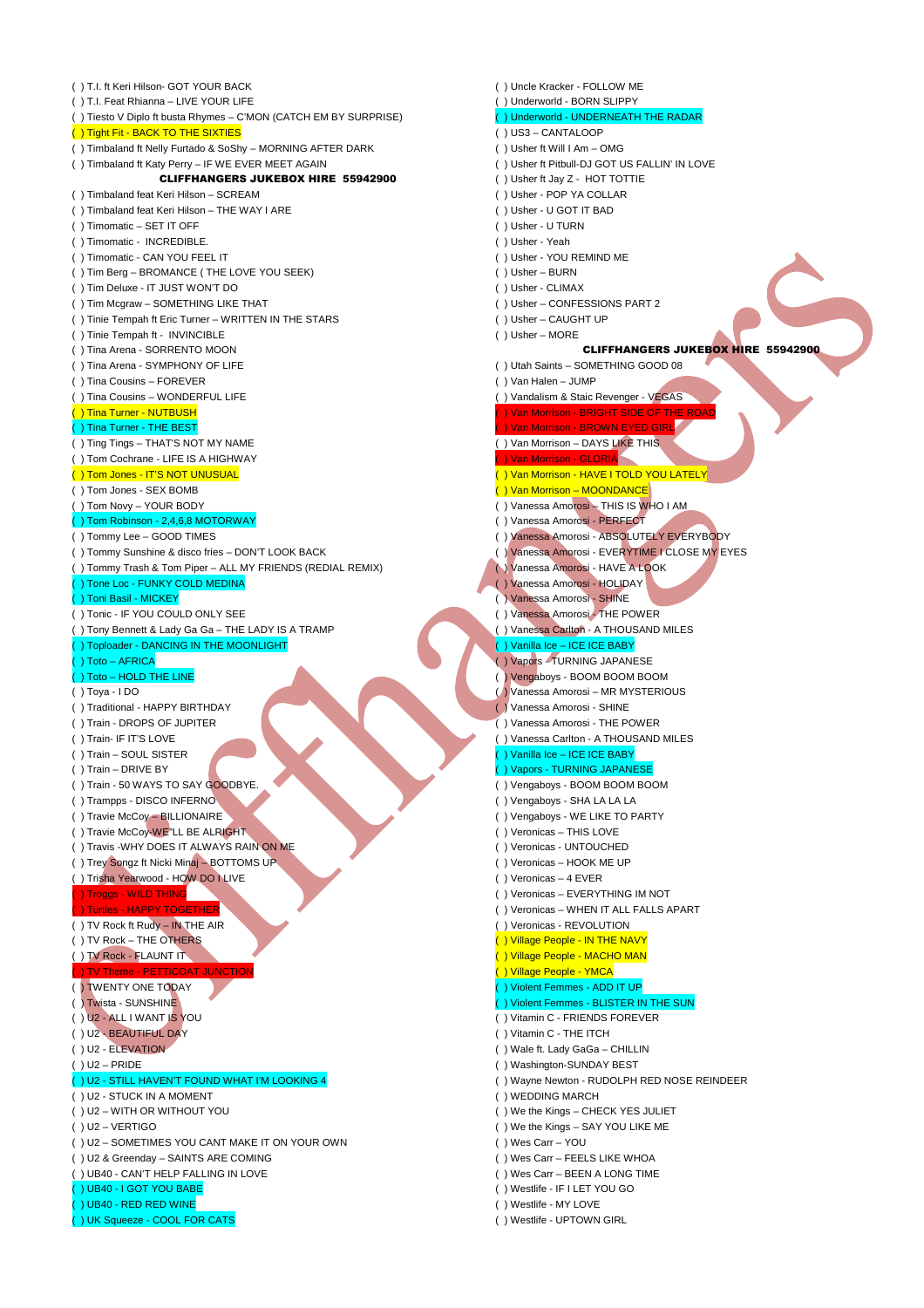( ) Westlife - LIFEHOUSE ( ) Westlife – YOU RAISE ME UP ( ) Wet Wet Wet - LOVE IS ALL AROUND ( ) Wham - WAKE ME UP BEFORE YOU GO ( ) Wheatus - TEENAGE DIRTBAG ( ) Whitlams - NO APHRODISIAC ( ) Whitlams - YOU SOUND LIKE LOUIS BURDETT ( ) Whitney & Enrique - COULD I HAVE THIS KISS FOREVER ( ) Whitney Houston - I WANNA DANCE WITH SOMEBODY ( ) Who - MY GENERATION ( ) WHO DA FUNK – SHINY DISCO BALLS ( ) Wicked Beat Sound System – CHURCH OF AL GREEN ( ) Wiggles - Bing Bang Bong (That's a pirate song) ( ) Wiggles - DOROTHY (Would you like to dance) ( ) Wiggles - HAVNG FUN AT THE BEACH ( ) Wiggles - HENRY'S UNDERWATER BIG BAND ( ) Wiggles - WAKE UP JEFF ( ) Wiggles - WE LIKE TO SAY HELLO ( ) Will.i.am & Nicki Minaj-CHECK IT OUT ( ) Wil I Am – I GOT IT FROM MY MAMA ( ) Wil I Am – T.H.E.(THE HARDEST EVER) ( ) Wild Cherry - PLAY THAT FUNKY MUSIC ( ) Will Smith - BLACK SUITS COMIN' (Nod ya head) ( ) Will Smith - GETTING JIGGY WIT IT ( ) Will Smith - MEN IN BLAC CLIFFHANGERS JUKEBOX HIRE 55942900 ( ) Will Smith - WILD WILD WEST ( ) Will Smith – SWITCH ( ) Will Smith – PARTY STARTER ( ) Willie Nelson - ON THE ROAD AGAIN  $($  ) Willow Smith – 21<sup>ST</sup> CENTURY GIRL ( ) Willow Smith - WHIP MY HAIR ( ) Wilson Pickett - LAND OF 1000 DANCES ( ) Wynter Gordan - TALK DIRTY ( ) Wynter Gordan – TIL DEATH (DENZAL PARK EDIT) ( ) Wolfmother – WOMAN ( ) Wolfmother – JOKER AND THE THEIF ( ) Womack & Womack - TEARDR ( ) Wretch 32 ft Example - UNORTHODOX ( ) Wrights - EVIE ( ) Wu Tang Clan - GRAVEL PIT ( ) Wu Tang Clan - PROTECT YOUR NECK ( ) Wyclef Jean & Claudette - TWO WRONGS ( ) Yolanda Be Cool & D Cup – WE SPEAK NO AMERICANO ( ) Yothu Yindi - DJAPANA ( ) Yothu Yindi – TREATY ( ) You Am I – BERLIN CHAIR ( ) Young Divas – THIS TIM I KNOW ITS FOR REAL ( ) Young Divas – HAPPENING ALL OVER AGAIN ( ) Young MC – BUST A MOVE ( ) Youth Group – FOREVER YOUNG ( ) Zoe Badwi - FREEFALLIN" ( ) Zoe Badwi – ACCIDENTS HAPPEN ( ) Zowie - BITEBACK S NOT ( ) ZZ Top - LA GRANGE ( ) ZZ Top - LEGS ( ) ZZ Top - SHARP DRESSED MAN ( ) ZZ Top - TUBE SNAKE BOOGIE